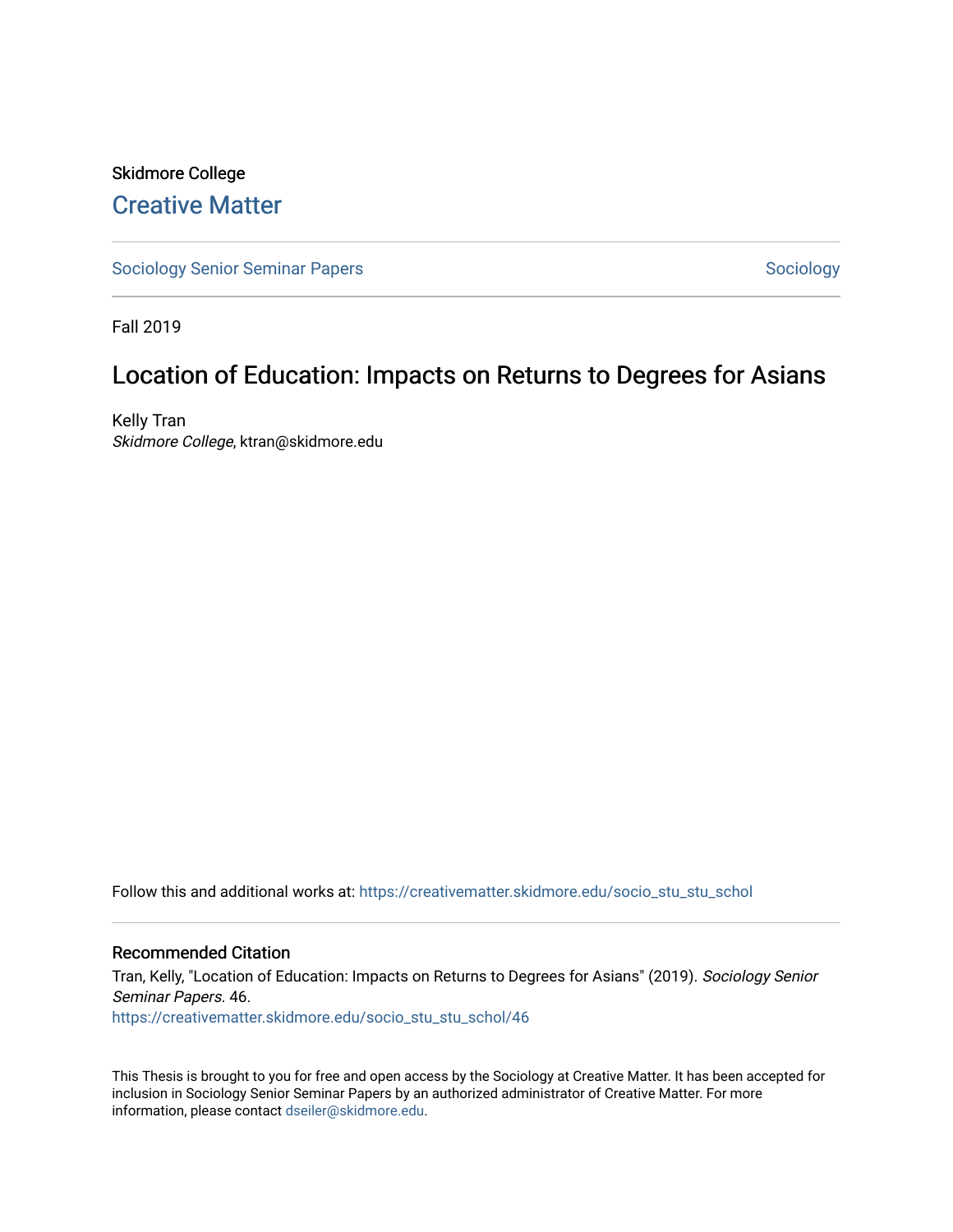Running Head = LOCATION OF EDUCATION

**Location of Education:** 

**Impacts on Returns to Degrees for Asians\***

Kelly Tran

Skidmore College

Word Count  $= 6,534$ 

\*Please direct all correspondence to Kelly Tran by email at ktran@skidmore.edu and mail at Skidmore College, 815 North Broadway, Saratoga Springs, NY 12866. The author wishes to acknowledge the generous support of Professor Catherine Berheide, Professor Andrew Linder and her seminar colleagues.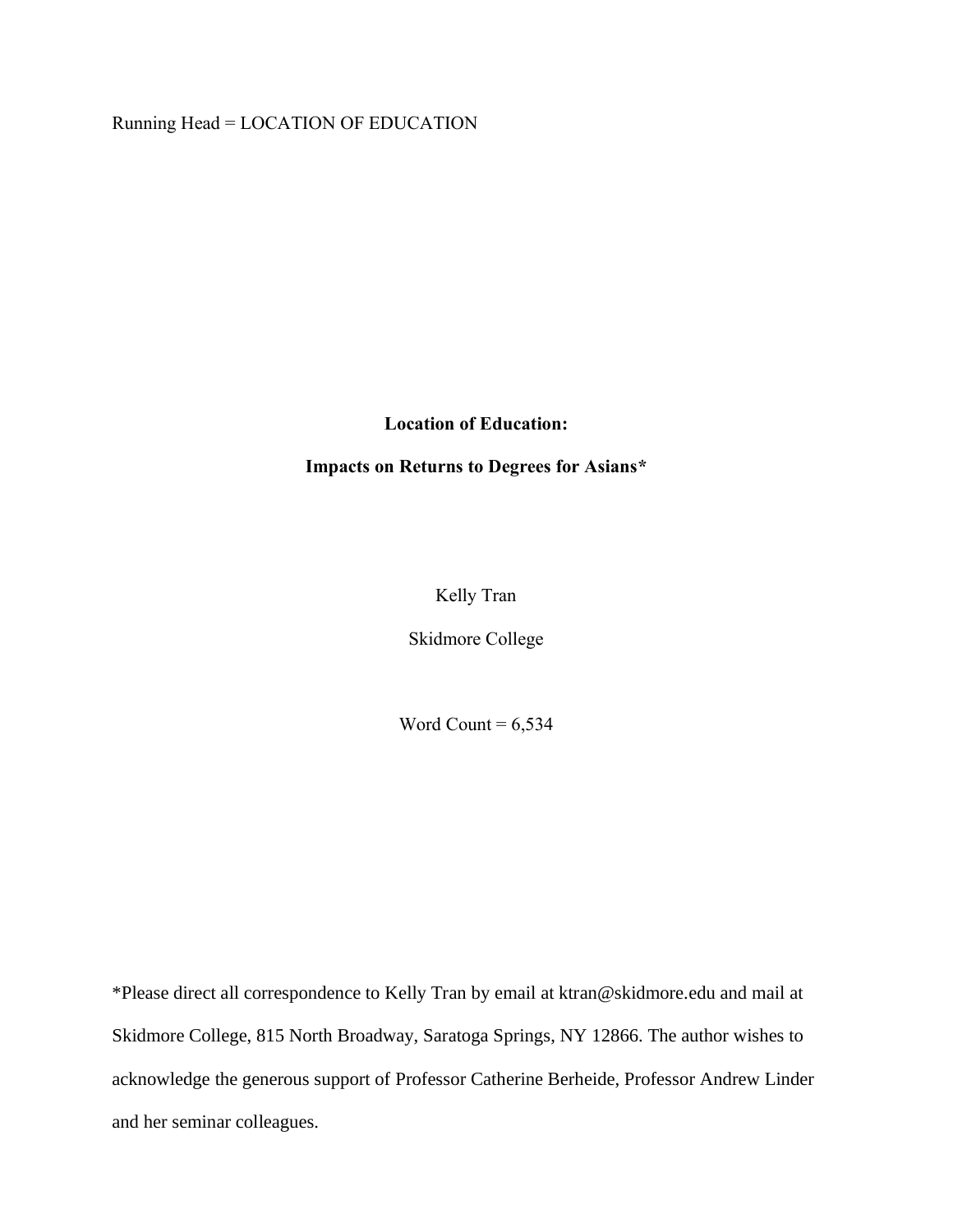# **Location of Education: Impacts on Returns to Degrees for Asians** ABSTRACT

How might an Asian immigrant who earned a college degree abroad experience different returns to their degree than an Asian American with an American degree? Human capital theory suggests that additional schooling is rewarded in the labor market because employers value the skills, training, and knowledge that come from additional education. However, I propose that foreign education lessens the returns to degrees (job relatedness, income, and job satisfaction) for Asians in the U.S. labor market. I analyze a subset of 12,372 Asian-identifying respondents from the 2017 National Survey of College Graduates, a biennial survey of college graduates in the United States. At the bivariate and multivariate level, foreign educated Asians report their jobs being more related to their highest degree than U.S. educated Asians. Additionally, there is no statistically significant relationship between income, job satisfaction, and foreign education. Thus, my hypotheses are disconfirmed and human capital theory is supported. Of my independent and control variables, the proportion of a respondent's life spent in the U.S. is the largest predictor of job relatedness and income. The more time a respondent has spent in the U.S., the less related their principal job is to their highest degree and the more income the respondent earns. This study invites further research on returns to degrees for Asians by disaggregating the generalized racial identity into ethnic groups to uncover differences within the Asian racial group.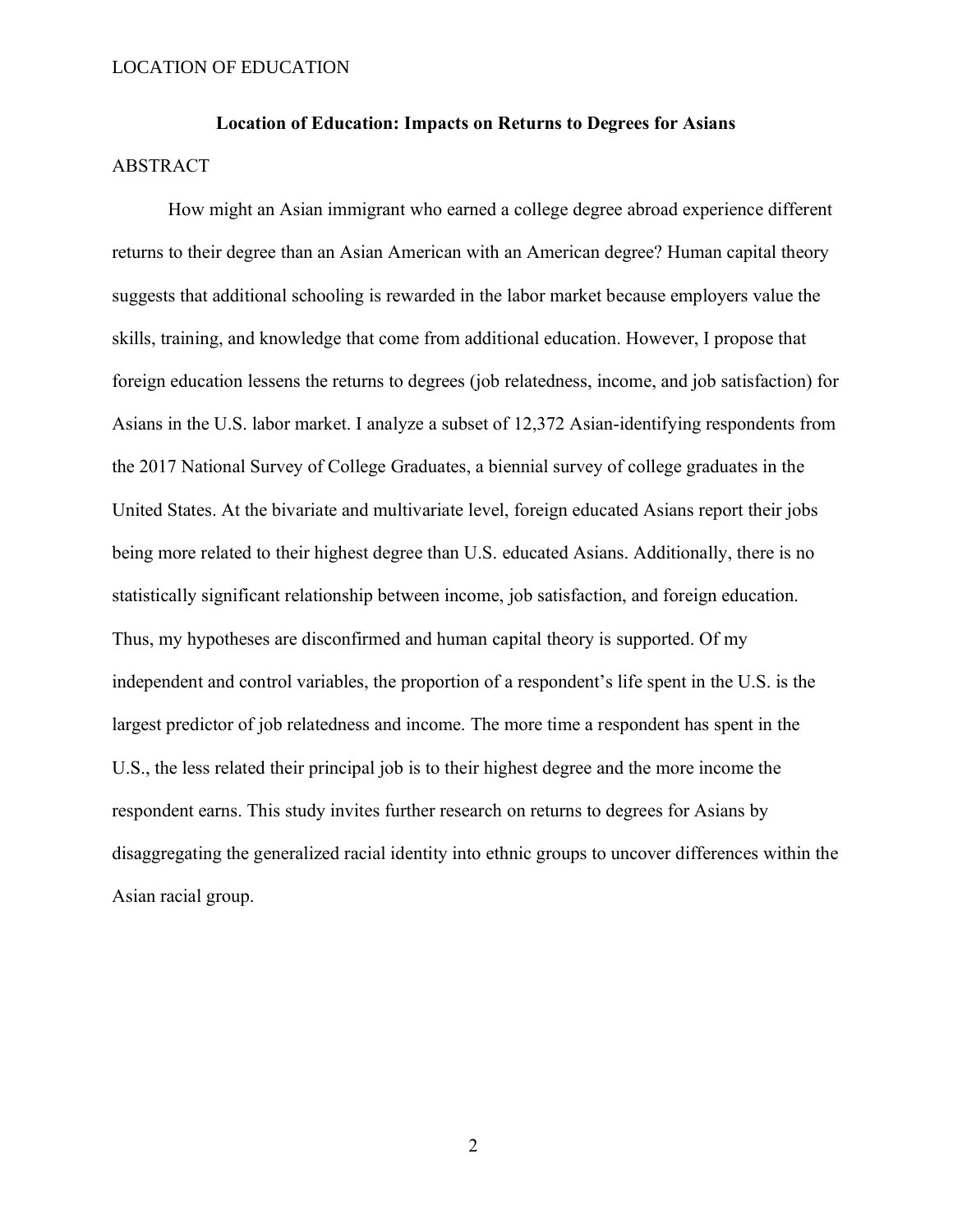Location of Education: Returns to Degrees for Asians

In the past decades, an extensive body of literature has emerged that investigates education as a stratifying mechanism. In 2017, there were more than 22 million Asian Americans living in the United States, comprising more than 6 percent of the national population. The Pew Research Center reports Asian Americans as the fastest growing community of any major racial/ethnic group. In the particular case of Asian Americans, a long period of discrimination severely impacted their opportunities for mobility with in the United States. The term "model minority" has been used to characterize Asian Americans, based on the observations that they compare favorably to their white counterparts, and seemingly outperform other racial minorities, in education, occupational attainment and socioeconomic status (Barringer, Takeuchi, and Xenos 1990; Zeng and Xie 2004; Dukhong 2015).

While the U.S. Asian population overall does well on measures of economic well-being compared with the population as a whole, few studies examine how an American degree is a form of human capital in the assimilation process for immigrants coming to the United States (Barringer, Takeuchi, and Xenos 1990; Zeng and Xie 2004; Painter 2013; Painter and Qian 2016; Lancee and Bol 2017). Fewer studies examine how the place of education influences the returns to degree-holding Asian Americans (Barringer et al. 1990; Zeng and Xie 2004). Educational degrees should ease the acculturation and assimilation processes for immigrant populations. However, human capital attained abroad may not be compatible with that obtained in the United States.

This paper aims to test the human capital theory within a group with high levels of education attainment. Specifically, this study will be assessing the transferability of human capital cross-culturally. By the logic of the human capital theory, high levels of education, no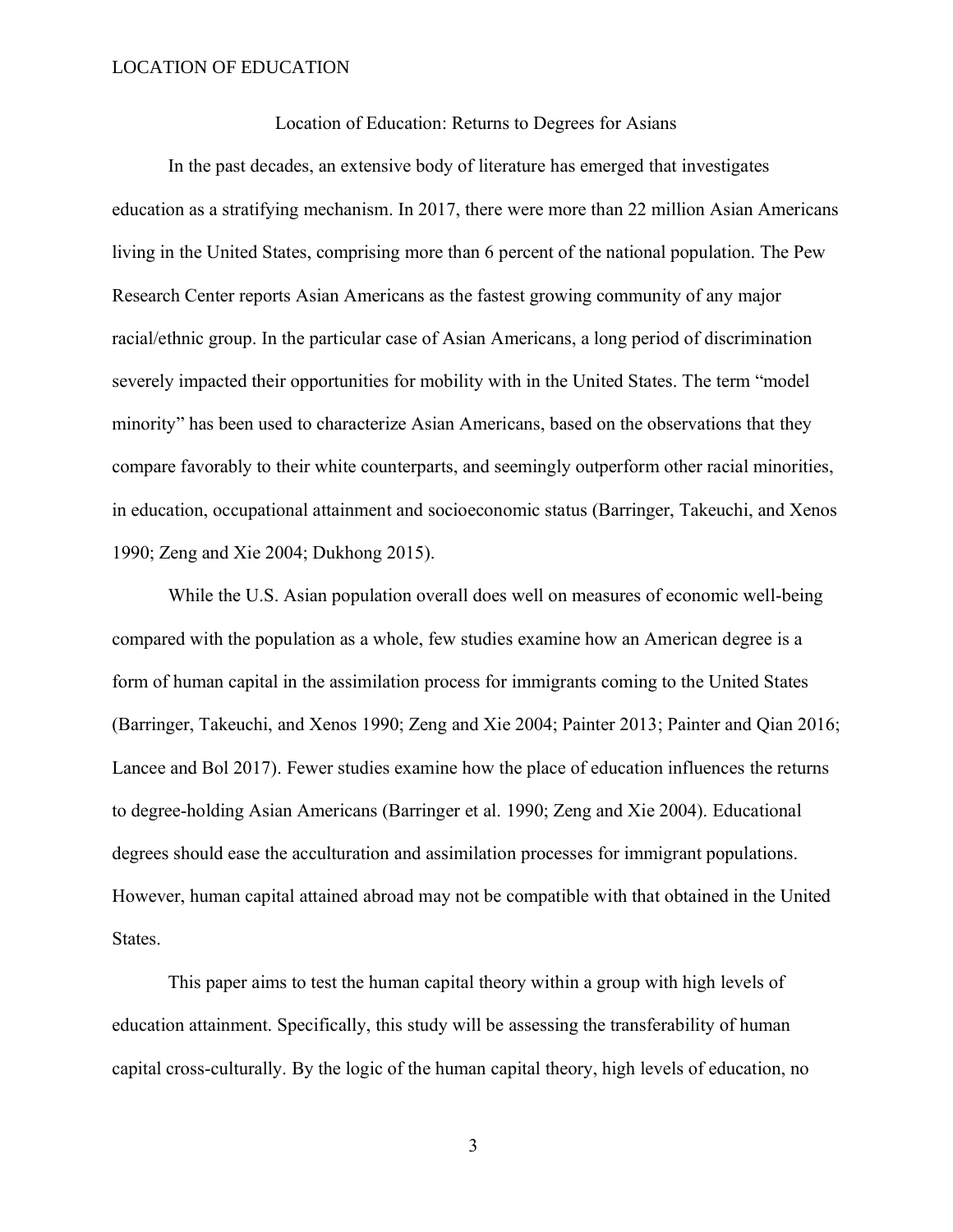matter the origin, should be rewarded in the labor market. Foreign degrees do not translate directly into the American labor market, creating barriers to employment commensurate with educational background and ultimately leading to lower paying occupations (Basran and Li 1998; Gurcharn and Zong 1998; Arbeit and Warren 2013; Painter 2013). A recurrent finding is that compared to the native population, immigrants earn lower wages (Barringer et al. 1990; Zeng and Xie 2004) and are unable to obtain desirable jobs (Painter 2013).

Using the National Survey of College Graduates, this research paper seeks to answer the following questions: how does the place of education affect the returns to degrees for Asian Americans? More specifically, to what extent do foreign-educated and U.S.-educated Asian Americans differ, if at all? Based on previous studies, I hypothesize that:

- 1. Foreign educated Asians report *less* job to degree relatedness than U.S. educated Asian Americans,
- 2. Foreign educated Asian immigrants earn *less* income than U.S. educated Asian Americans, and
- 3. Foreign educated Asians report *lower* job satisfaction than their U.S. educated counterparts.

#### THEORETICAL BACKGROUND

Why might an Asian immigrant who earned a college degree abroad experience different returns to their degree than an Asian American with an American degree? To think about this question thoroughly, I find it useful to draw on human capital theory to consider the processes through which educational attainment translates into labor market outcomes.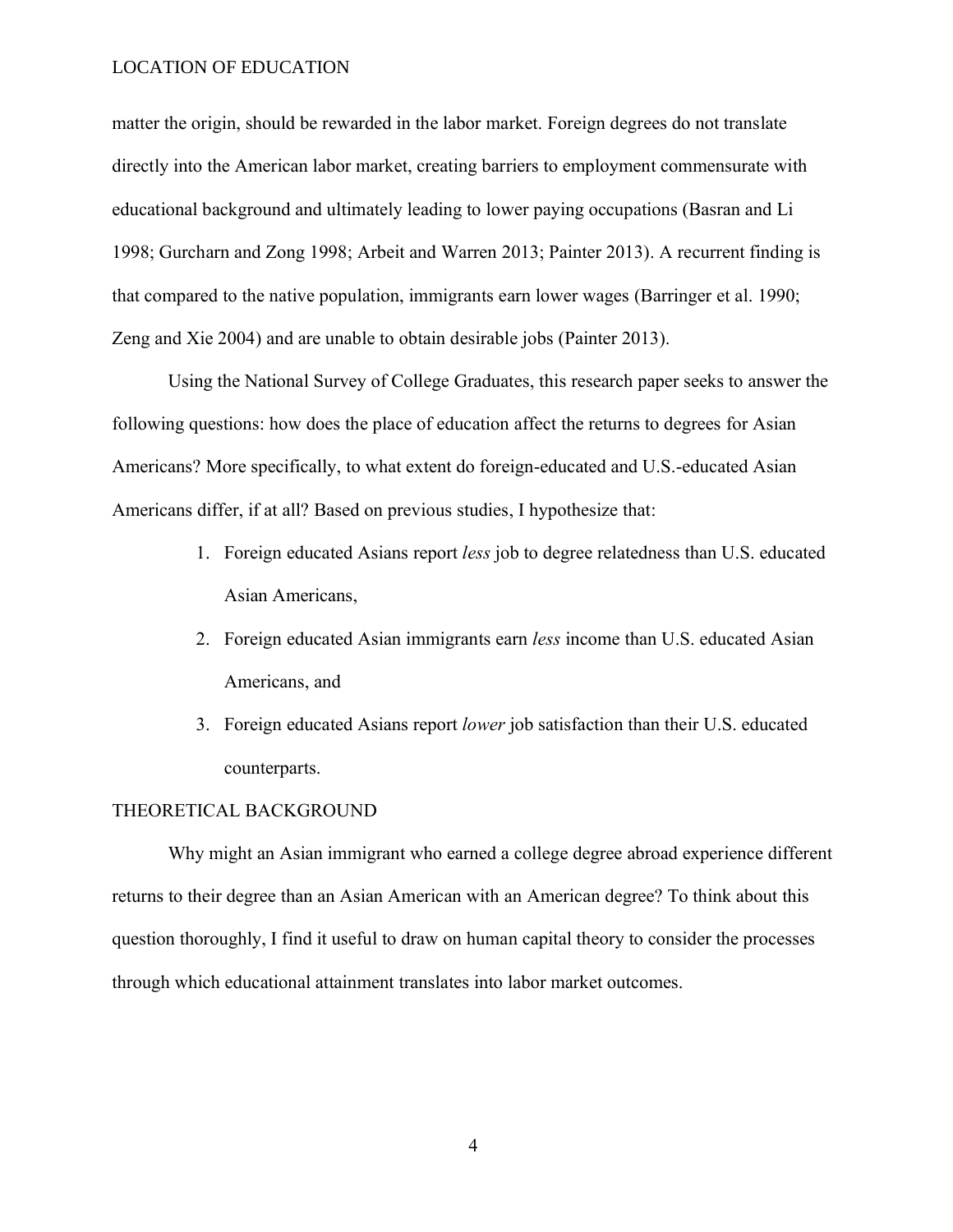# *Human Capital Theory*

Human capital theory suggests that additional schooling is rewarded in the labor market because employers value the skills, training, and knowledge that come from additional education (Arbeit and Warren 2013; Barringer et al. 1990; Lancee and Bol 2017; Torres Stone, Purkayastha, and Berdahl 2006). Educational attainment acts as an indicator of skills that a potential employee brings to the labor market (Arbeit and Warren 2013). Based on this approach, human capital theory holds that high levels of education should result in greater returns to degrees. In evaluating lower returns to foreign degrees, scholars focus on the transferability of human capital. Degrees function as a signal on the basis of which employers screen potential employees. From this perspective, the relative value of a foreign degree in the labor market is a function of employers' assessments of whether a foreign educational institution imparts the same quantity and quality of skills, and knowledge as an American institution (Lancee and Bol 2017).

Some researchers (Basran and Zong 1998; Feliciano and Lanuza 2017; Lancee and Bol 2017; Painter 2013; Zeng and Xie 2004) have suggested that the fault with human capital theory is that foreign capital may be limited in transferability for two reasons: skills and the quality of education. Previous studies argue that most human capital has a country-specific component. Skills acquired in one country might not be compatible in another country. Highly skilled immigrants may be underutilized and relegated to jobs not commensurate with education (Arbeit and Warren 2013; Painter 2013). Skills acquired in one country may translate into greater returns in the labor market in that respective country, but not in that of other countries.

Secondly, degrees attained abroad, specifically non-Western countries, may be from lower quality institutions (Feliciano and Lanuza 2017; Kim and Zhao 2004; Lancee and Bol 2017). This is especially harmful for immigrants who do not continue their education in the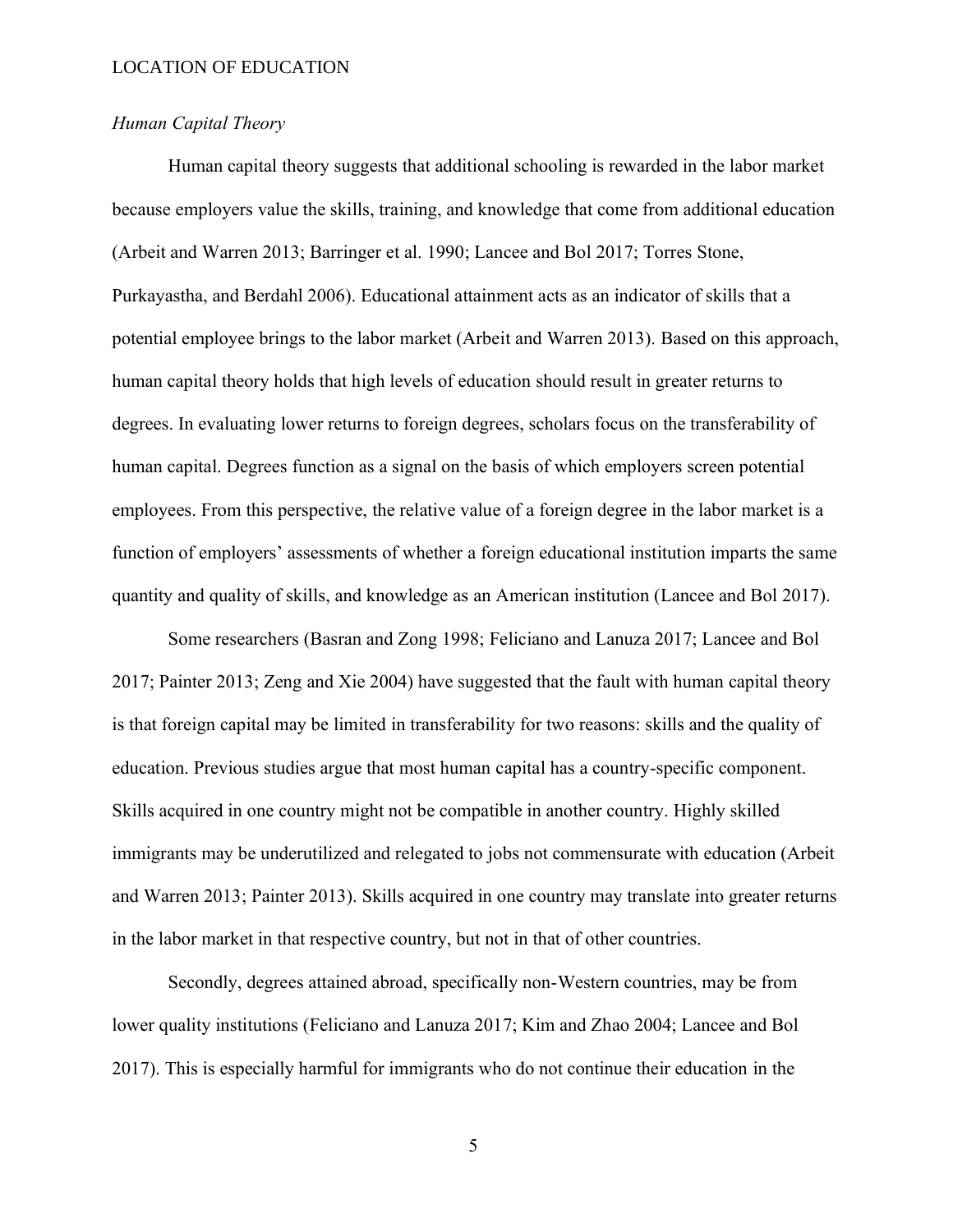United States. Since the educational requirements for occupational access are predominantly defined for American degrees, immigrants with foreign degrees and skillsets will have difficulties in getting formal access to occupations. The unfamiliarity with foreign institutions and the quality of education creates a barrier to the labor market, leading to the decreased transferability of foreign degrees and experience.

The empirical expectation is that American employers will more richly reward American college degrees over foreign degrees, resulting in immigrants' earnings disadvantage (Basran and Li 1998). This paper utilizes the National Survey of College Graduates to examine the relationships between location of education and returns to degrees, testing the transferability of human capital theory, specifically that of foreign capital.

#### LITERATURE REVIEW

In this section, I discuss the unique positionality of Asians as model minorities in the United States. Next, I examine the effects of the model minority image on the integration of Asians into the United States and possible causal mechanisms for lower returns to degrees for the foreign educated.

# *Model Minority Myth*

In the 1960's, the *New York Times* published an article based on the observation that Asians fare favorably to their minority counterparts on measures of socioeconomic status, giving rise to the popular term "model minority" (Zeng and Xie 2004). The triangulation and portrayal of Asian Americans as a "model minority" serves the purpose of maintaining the existing racial order and racial power by defining Asians according to a two-dimensional standard: superior/inferior and insider/foreigner (Dukhong 2015). Within the racial hierarchy system in the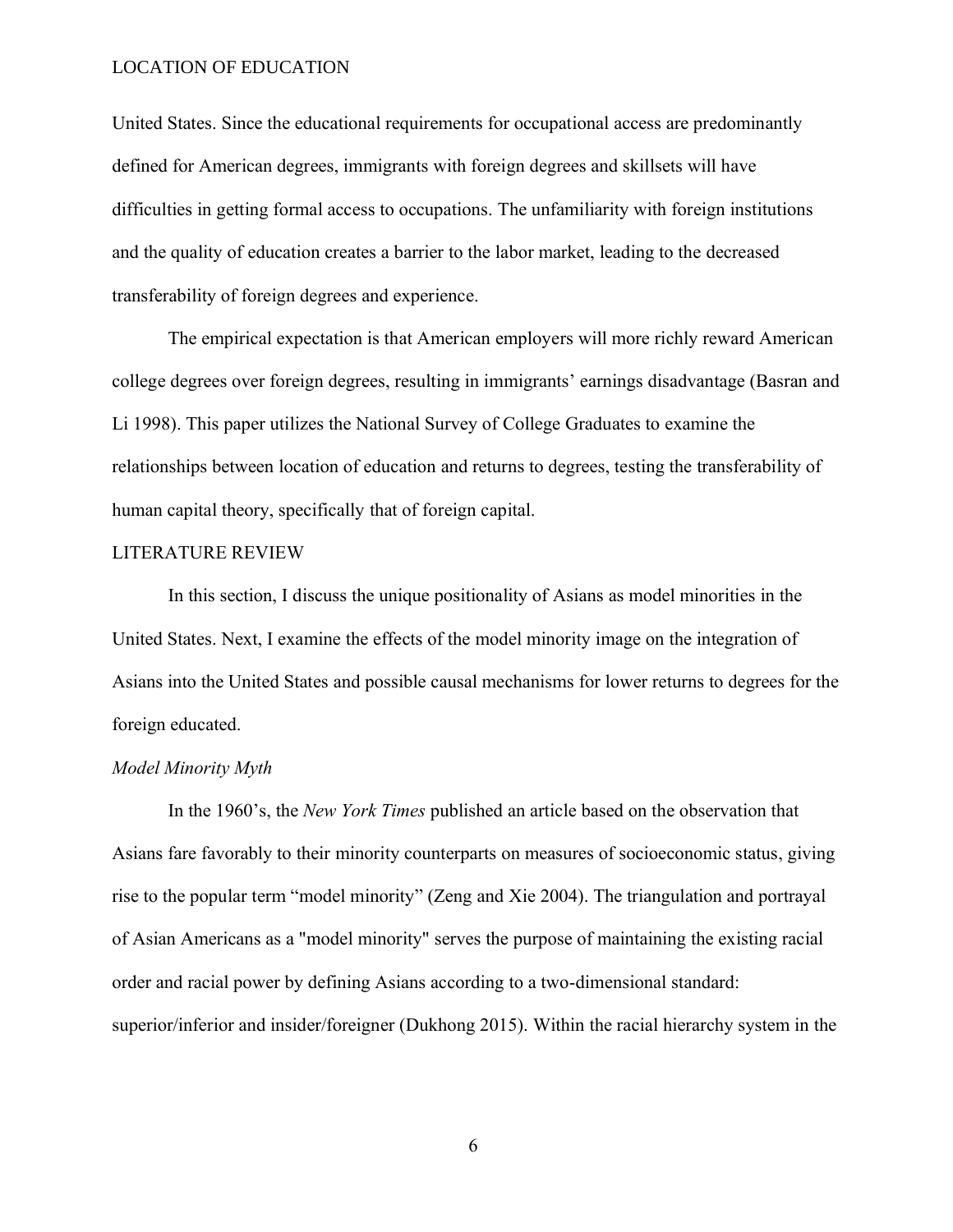U.S., Asians are categorized as being between Whiteness and Blackness. Asians Americans are uniquely positioned in that not all groups are able to fulfill the "model minority" myth.

The model minority myth has conflated Asians into a singular group with a singular identity. The conflated identity obscures the differences within the racial group (Hirschman and Wong 1986; Kim and Sakamoto 2010). A key contention of the model minority myth is that the labor market continues to discriminate against Asians Americans and Asian immigrants. Hirschman and Wong's (1984:584) study concludes that "Asian Americans approach socioeconomic parity with whites because of their overachievement in educational attainment." Although the average earnings and occupational attainment of Asian Americans do not differ greatly from that of Whites, Asians tend to overachieve. In order to receive the same socioeconomic rewards as Whites, Asians must make a higher investment in their human capital and obtain more education (Hirschman and Wong 1984).

Although Asians are able to mobilize, they are unable to reach economic parity with Whites. With lower levels of educational attainment (Feliciano and Lanuza 2017) and increasingly high poverty rates (Lo Iacono and Demireva 2018; Takei and Sakamoto 2011), recent Asian immigrants face challenges obscured by the model minority myth. While some established groups, such as Chinese and Japanese, have established economic success, recent immigrants, such as Vietnamese and Cambodian, face difficult circumstances to social and economic integration (Arbeit and Warren 2013; Barringer et al. 1990; Lueck 2018). The model minority myth masks barriers in achieving full equality in the workplace, especially within the Asian racial group (Torres et al. 2006).

*Lower Returns for Higher Degrees*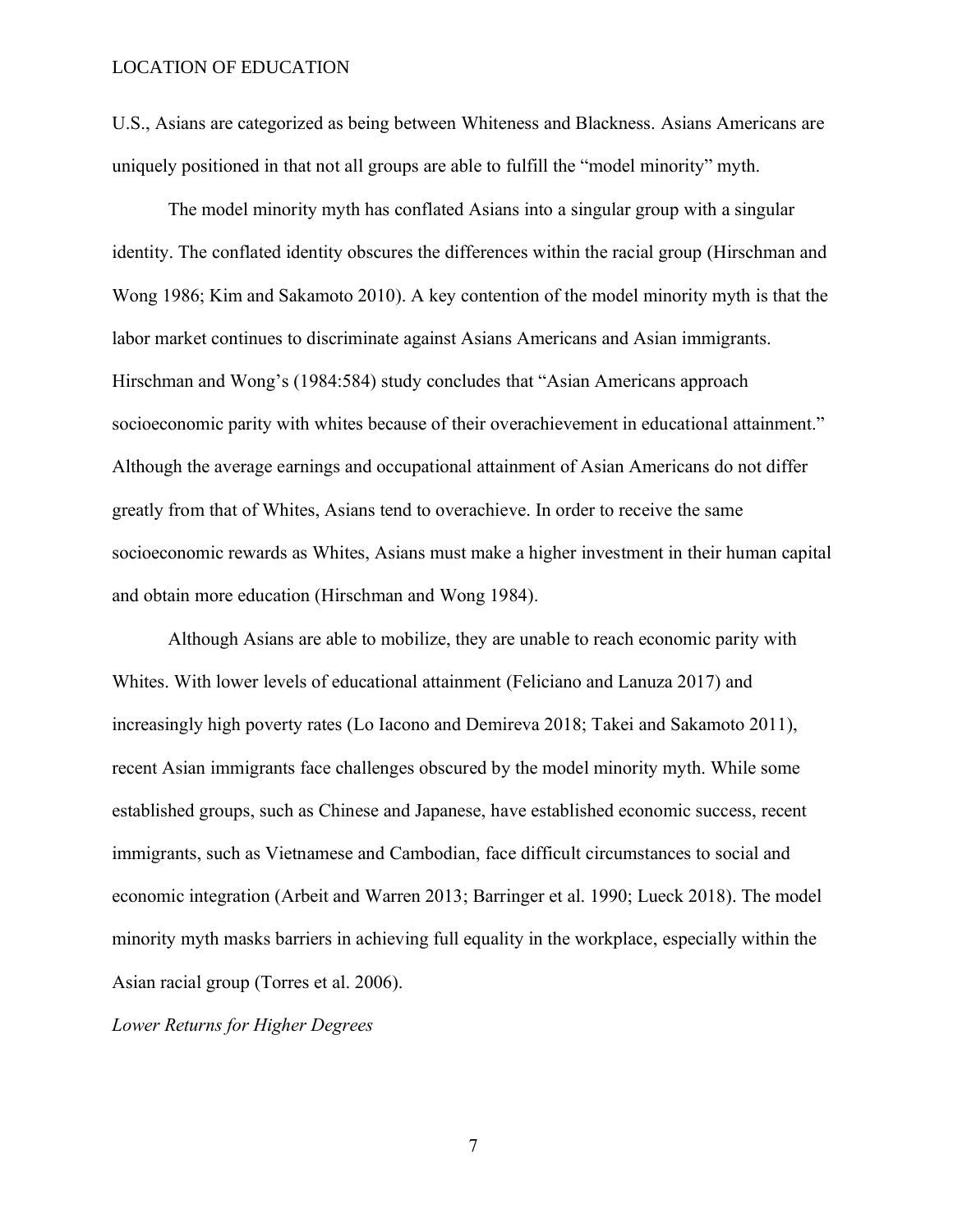The integration of immigrants into the U.S. is an interesting point to explore in relation to highly-skilled migrants. The immigration process is complicated and only a select few from any one country can migrate to the United States. Those who tend to migrate tend to be more educated than their non-migrating counterparts (Feliciano and Lanuza 2017; Lueck 2018). Many Asian immigrants take a different path to immigration than others. In 2012, Asian immigrants had become the largest group of immigrants receiving permanent resident status through employment (Lueck 2018; Omori 2016). Other immigrant groups from North America and South America were granted permanent residency through family reunification (Omori 2016). Though high in demand (Basran and Zong 1998; Lo Iacono and Demireva 2018), highly-skilled immigrants face various obstacles to positive socioeconomic attainments, including racial prejudices in the U.S., lack of transferability of foreign degrees, and lower wages as a result.

Alba and Nee (2005) argue that the social boundaries based in racial/ethnic identity are so deeply rooted that attitudes and behaviors are formed upon these ideas. This suggests that racial/ethnic minority immigrants may not integrate well into U.S. society because they are subject to similar, if not more severe, prejudices as their native-born counterparts (Barringer et al. 1990; Dukhong 2015; Friedman and Krackhardt 1997; Painter and Qian 2016).

To better understand the extent of disadvantages, it is important to examine the impact of a foreign degree. According to human capital theory, educational credentials do not transfer cross-culturally due to country specific skills and unfamiliarity with foreign institutions, specifically non-Western ones. A degree acquired in the U.S. has been shown to have a greater impact on the economic integration and opportunities available to migrants (Arbeit and Warren 2013; Basran and Li 1998; Lancee and Bol 2017; Lo Iacono and Demireva 2018; Painter 2013; Painter and Qian 2016; Tong 2010). Foreign degrees are less rewarded in the job market, as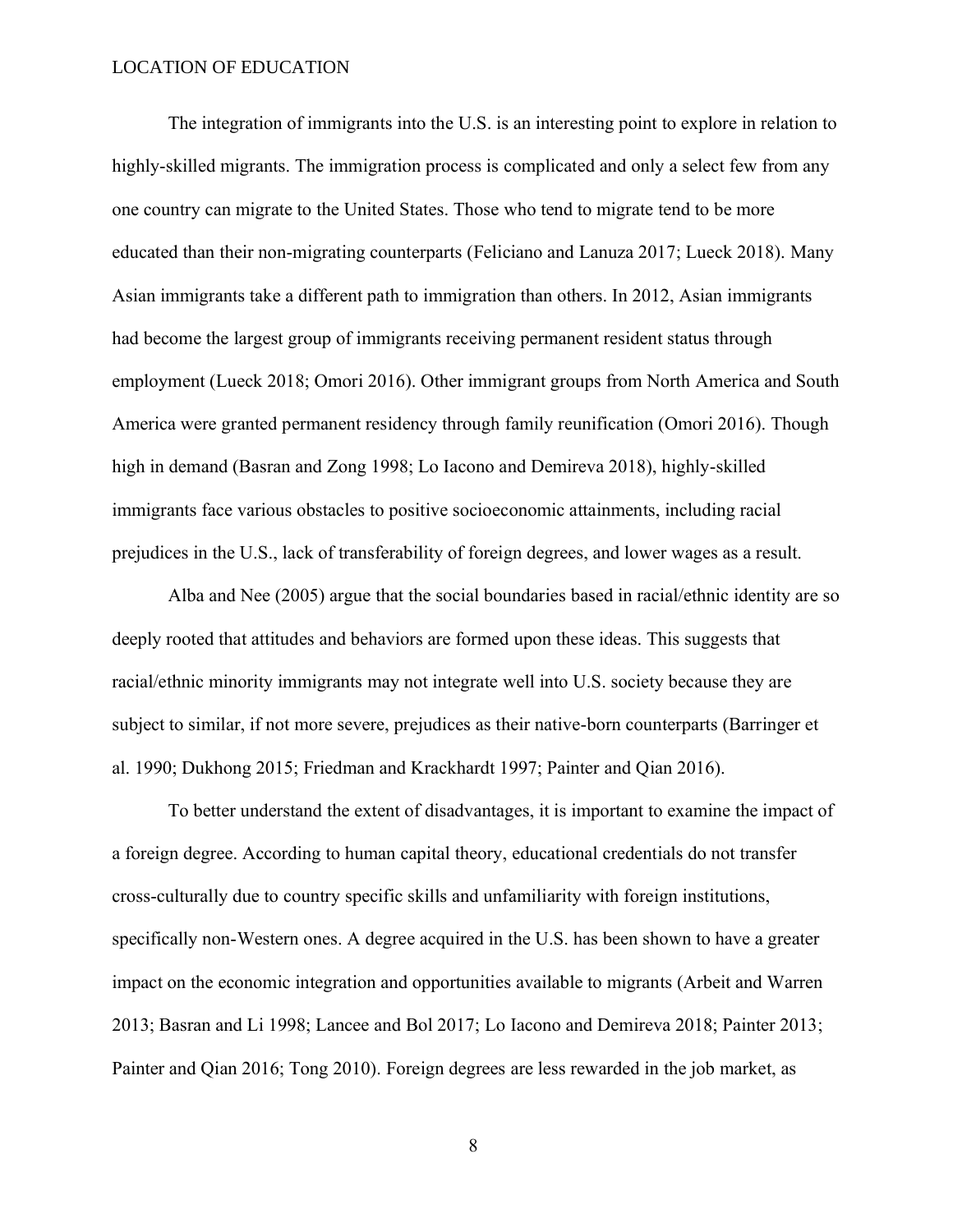employers are unsure of the quantity and quality of skills, and knowledge imparted in those institutions.

Human capital appears to be moderated by group membership (Friedman and Krackhardt 1997). Previous studies (Friedman and Krackhardt 1997; Kim and Sakamoto 2010; Kim and Sakamoto 2014; Kim and Zhao 2014; Zeng and Xie 2004) have found that in general, Asians, both foreign and U.S. educated, face an earnings disadvantage compared to the White majority group. Due to the lower value of human capital attained abroad, Zeng and Xie (2004) find that foreign educated Asian immigrants earn 16 percent less than U.S. educated Asian Americans, U.S. educated Asian immigrants, and U.S. educated Whites. Similarly, it was found that there was overachievement by Asians at all levels (Kim and Sakamoto 2010) and an 8 percent earnings disadvantage for Asian men (Kim and Sakamoto 2010; Kim and Sakamoto 2014). Kim and Zhao (2014) find a similar pattern of disadvantage for Asian women. In their study, Asian women were less likely to be employed than White women. Accounting for generational status, none of the groups of Asian women were found to be advantaged in comparison to White women. These studies suggest that returns to education is significantly smaller for Asian employees.

Using the data available from the 2017 National Survey of College Graduates, this research paper aims to add to the current body of literature by examining these causal mechanisms of stratification for Asian Americans and immigrants. I hypothesize that foreign educated Asian immigrants will earn fewer returns to degrees than similarly educated U.S. educated Asian Americans.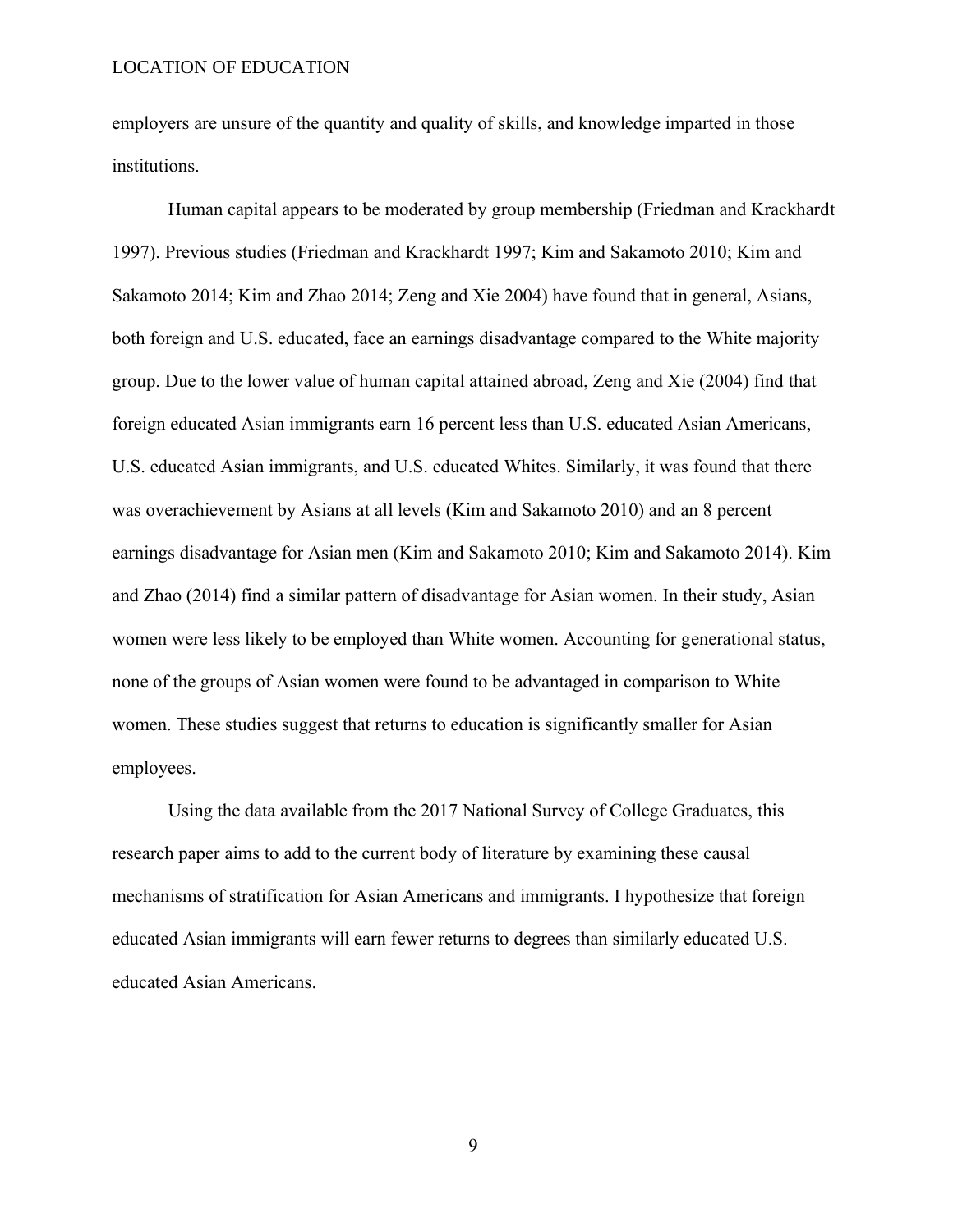# **METHODS**

# *Data Source*

For this study, I use the 2017 National Survey of College Graduates (2017 NSCG) public-use data files. The 2017 NCSG is a biennial survey of non-institutionalized college graduates, under the age of 76, residing in the United States administered by the Census Bureau and sponsored by the National Science Foundation. The survey provides data on the number and characteristics of individuals with a bachelor's or higher degree (National Science Foundation 2017).

#### *Data Collection*

The current NSCG uses a rotating panel sample design. A new cohort is selected for each decennial census. College degree-holders were identified using the American Community Survey (ACS). Every panel receives a baseline survey interview and three biennial follow-up interviews before rotating out. The 2017 NSCG includes 124,000 sample cases and a weighted response rate of 71 percent, including samples from the 2009, 2010, 2013, and 2015 ACS.

The NSCG uses three primary methods of data collection: online survey, mail questionnaire, telephone interview. At any time during data collection, respondents can choose to complete the survey using any of the three data collection modes. For further information on how the data were collected, see the 2017 National Survey of College Graduates, available online at <https://www.nsf.gov/statistics/srvygrads/#sd> (National Science Foundation 2017).

# *Population and Sample*

I created a subset of the NSCG data for self-identified Asian respondents. This analysis includes only single-race Asians, because multi-racial Asians cannot be identified in the NSCG. I restricted the analysis to the adults age 25 to 64 years participating in the labor force, employed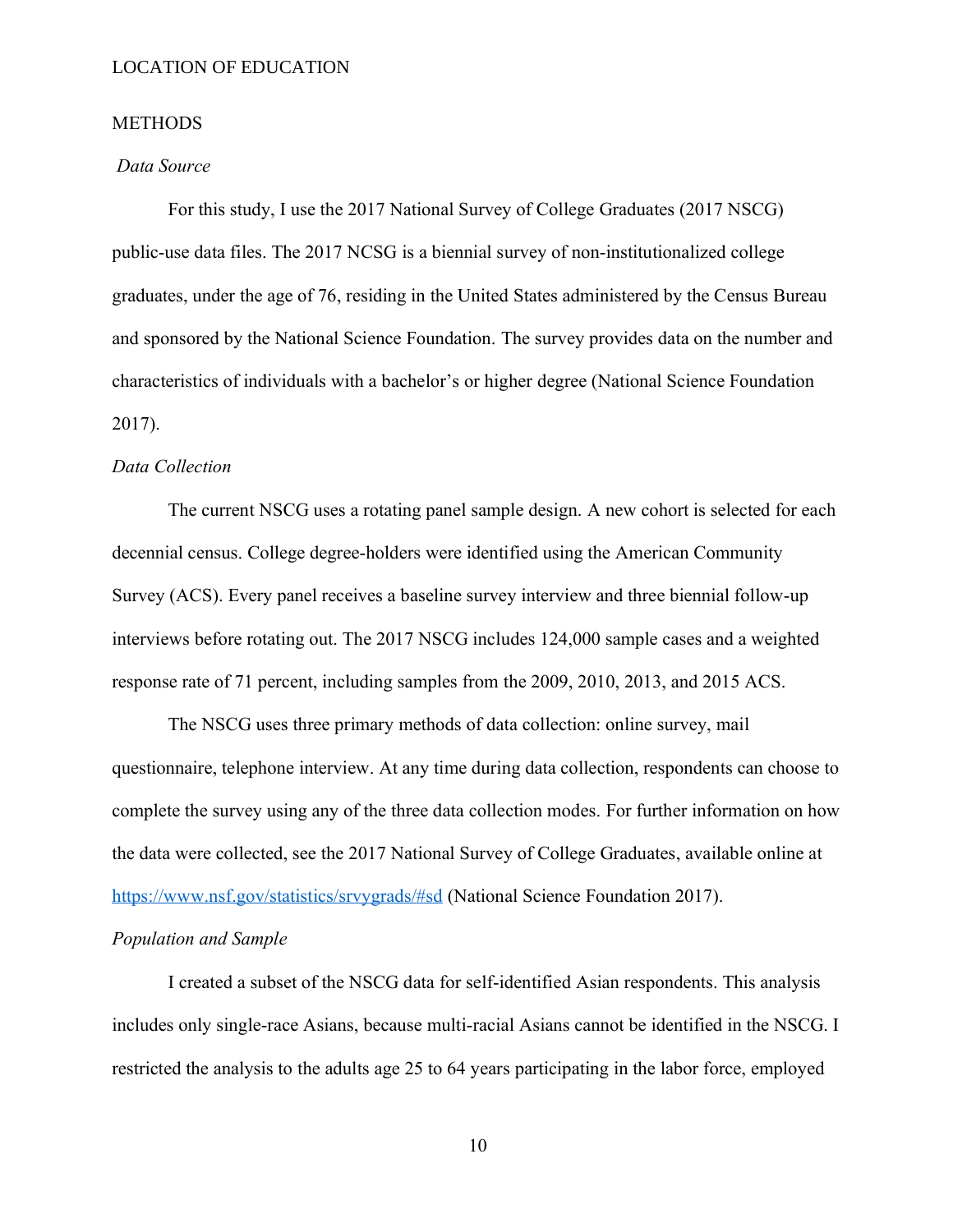and unemployed. In using the NSCG, my analysis cannot investigate Asians who do not have a college degree. Thus, my subset for this study is composed of 12,372 individuals.

# *Independent Variable*

For the purposes of this study, I use the self-reported locations of the first bachelor's degree. The 2017 NSCG asks respondents "From which academic institution did you receive your first BA degree (country code)?" The survey further differentiates between U.S. and non-U.S. institutions in the code book using the reported country code. Using the NSCG derived data, I created a dummy variable for the place of education, coded as 1 for foreign educated respondents, and 0 for U.S. educated respondents. Due to the limited sample of this study, I include Asian immigrants who received their schooling abroad in any country outside of the United States. I exclude those who do not report a location code.

#### *Dependent Variable*

The dependent variable is returns to degree. Using the NSCG, I will be using three variables to measure the expected gains from education: the relationship between the principal job and highest degree, income, and job satisfaction.

*Job-degree relatedness.* The survey asked respondents "To what extent was your work on your principal job related to your highest degree?" This question measures the degree to which the respondent believes their highest degree is related to their main job. I reverse coded the original variable in order to measure relatedness. 1 is coded as not related, 2 for somewhat related, and 3 for very related. I exclude cases with missing responses.

*Income.* The NSCG asks respondents "Counting all jobs held in 2016, what was your total earned income for 2016, before deductions?" Respondents are prompted to write in the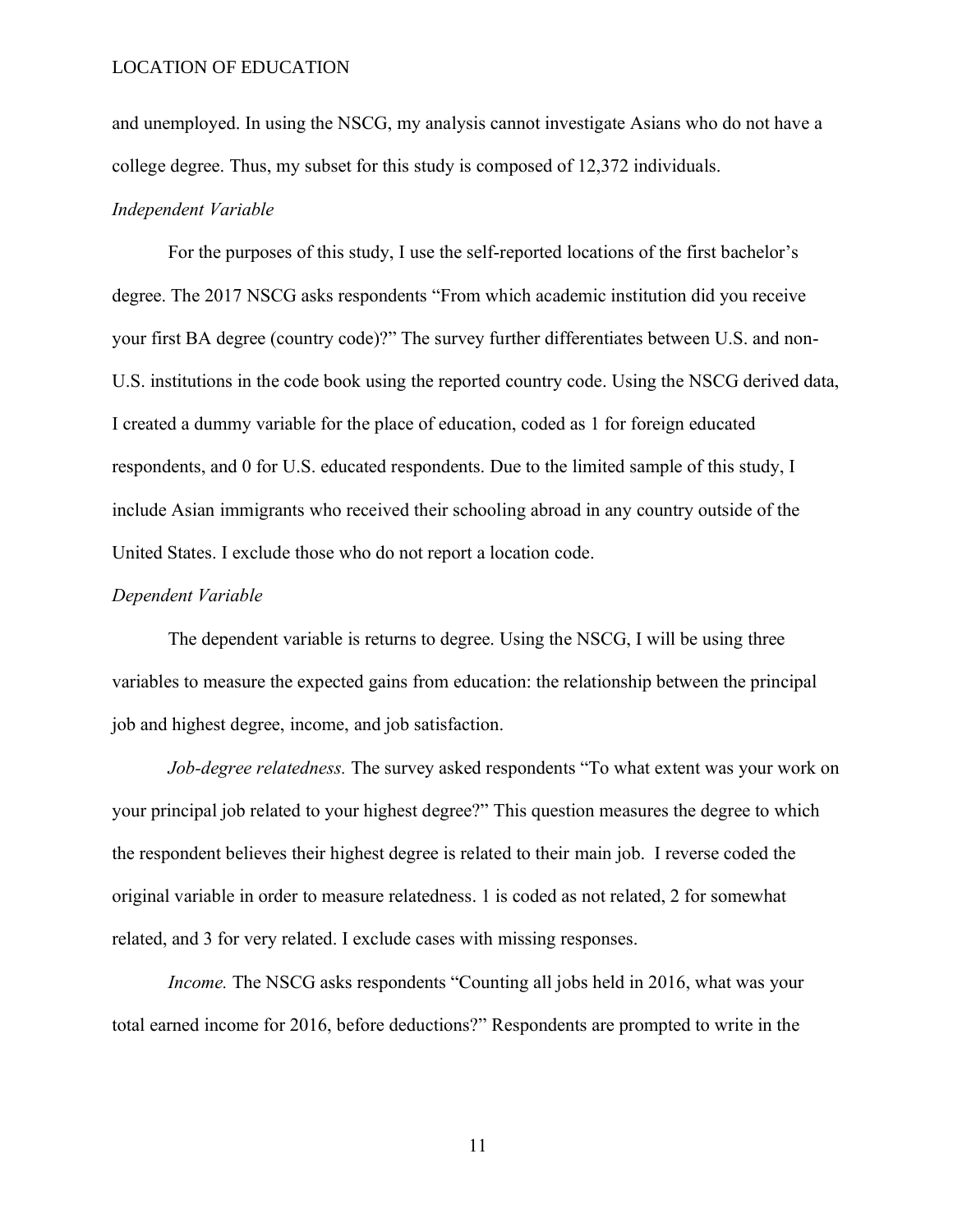answers. Income is coded between 0 and 2 million dollars. I exclude respondents who do not report an income for 2016.

*Job satisfaction.* To measure job satisfaction, the NSCG asks "How would you rate your overall satisfaction with the principal job you held during the week of February 1, 2017?" This was reverse coded to measure satisfaction as 1 for very dissatisfied, 2 for somewhat dissatisfied, 3 for somewhat satisfied, and 4 for very satisfied. I exclude missing cases.

#### *Control Variables*

The control variables are sex, birthplace, and length of residency in the U.S. Sex is coded as 0 for men and 1 for women. Birthplace indicates the country of birth. Residents born in the U.S. are coded as 0 and foreign born as 1.

For their length of residency, the survey asks "In what year did you first come to the United States for six months or longer?" To account for both U.S. citizens and immigrants, I create a variable to measure the proportion of the respondent's life spent in the U.S., ranging from 0 percent to 100 percent. Assuming respondents did not spend significant amounts of time abroad, the length of residency in years was calculated. For U.S. born respondents, residency is equivalent to age. For foreign born respondents, this is calculated by subtracting the year they report arriving from the survey year, 2017. To calculate the proportion, I divide length of residency by age, and multiply by 100 to generate a percentage. Due to several discrepancies in age and length of residency, I exclude 66 respondents whose proportions were greater than 100 percent.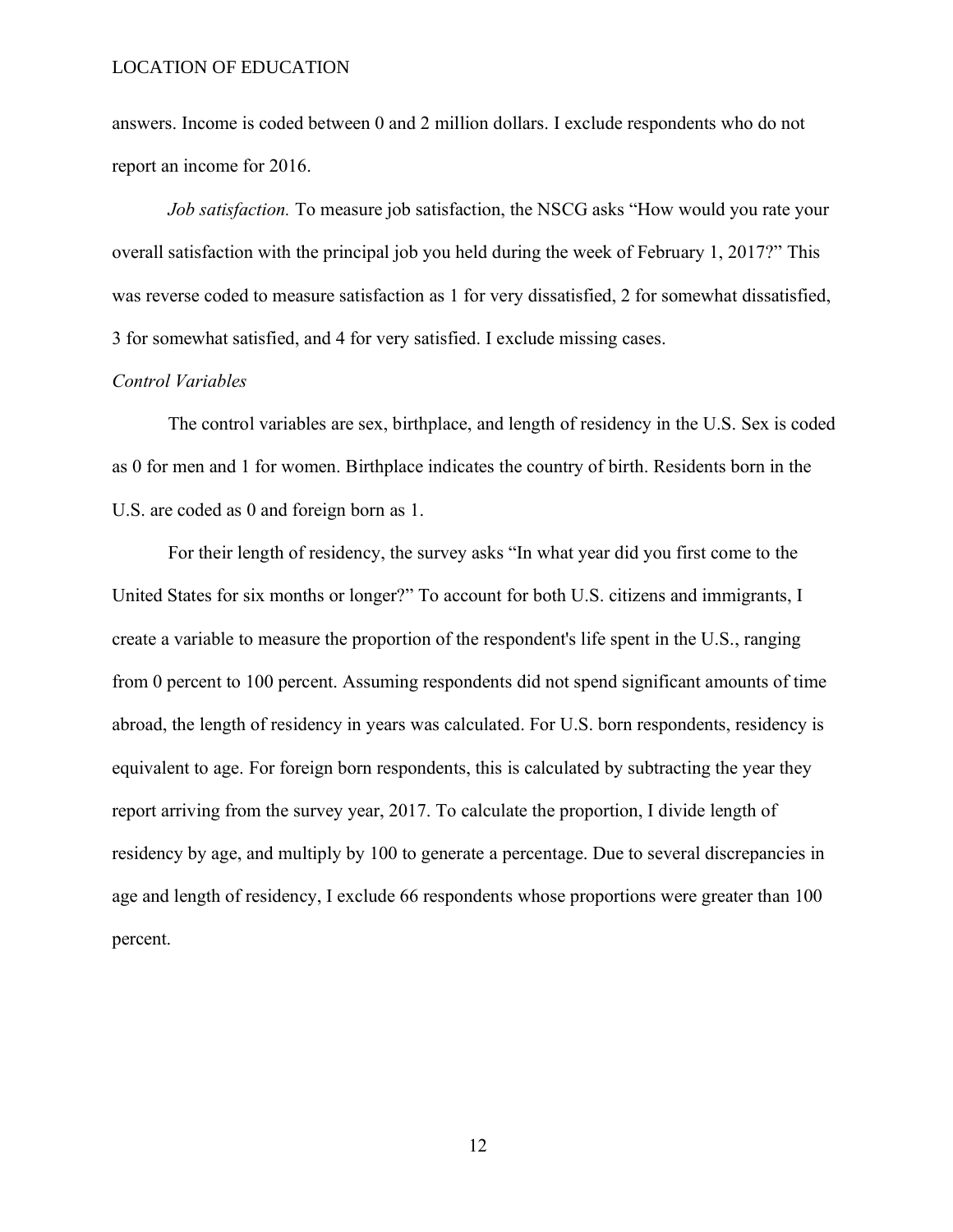# **FINDINGS**

# *Univariate*

Table 1 presents the means, medians, and standard deviations of all the variables. Figure 1 shows the distribution of the independent variable, place of education. According to Table 1 and Figure 1, about 46 percent of respondents are foreign educated and 54 percent are U.S. educated.

# [Insert Table 1 about here]

## [Insert Figure 1 about here]

Figure 2 displays the distribution of one of the dependent variables, job to degree relatedness. Table 1 indicates that on average, respondents report that their jobs are somewhat related to their highest degree. According to Figure 2, most respondents report that their job is very related their highest degrees.

# [Insert Figure 2 about here]

Table 1 indicates that the average personal income of the sample is \$108,059.53 with a standard deviation of \$162,980.71. Figure 3 shows the distribution of the income variable in increments of \$20,000. The median income of \$84,000 is drastically different from the mean. Therefore, the distribution is heavily skewed to the right. The largest categories for personal income are \$60,000 to \$70,000 and \$80,000 to \$99,999, with about 15% of the sample in each. About eight percent of respondents have an income between \$0 to \$19,999 and about 10% of respondents have an income of \$170,000 or greater.

#### [Insert Figure 3 about here]

Figure 4 shows the distribution of job satisfaction. Table 1 indicates that the average respondent is somewhat satisfied with his/her job. The standard deviation for this variable was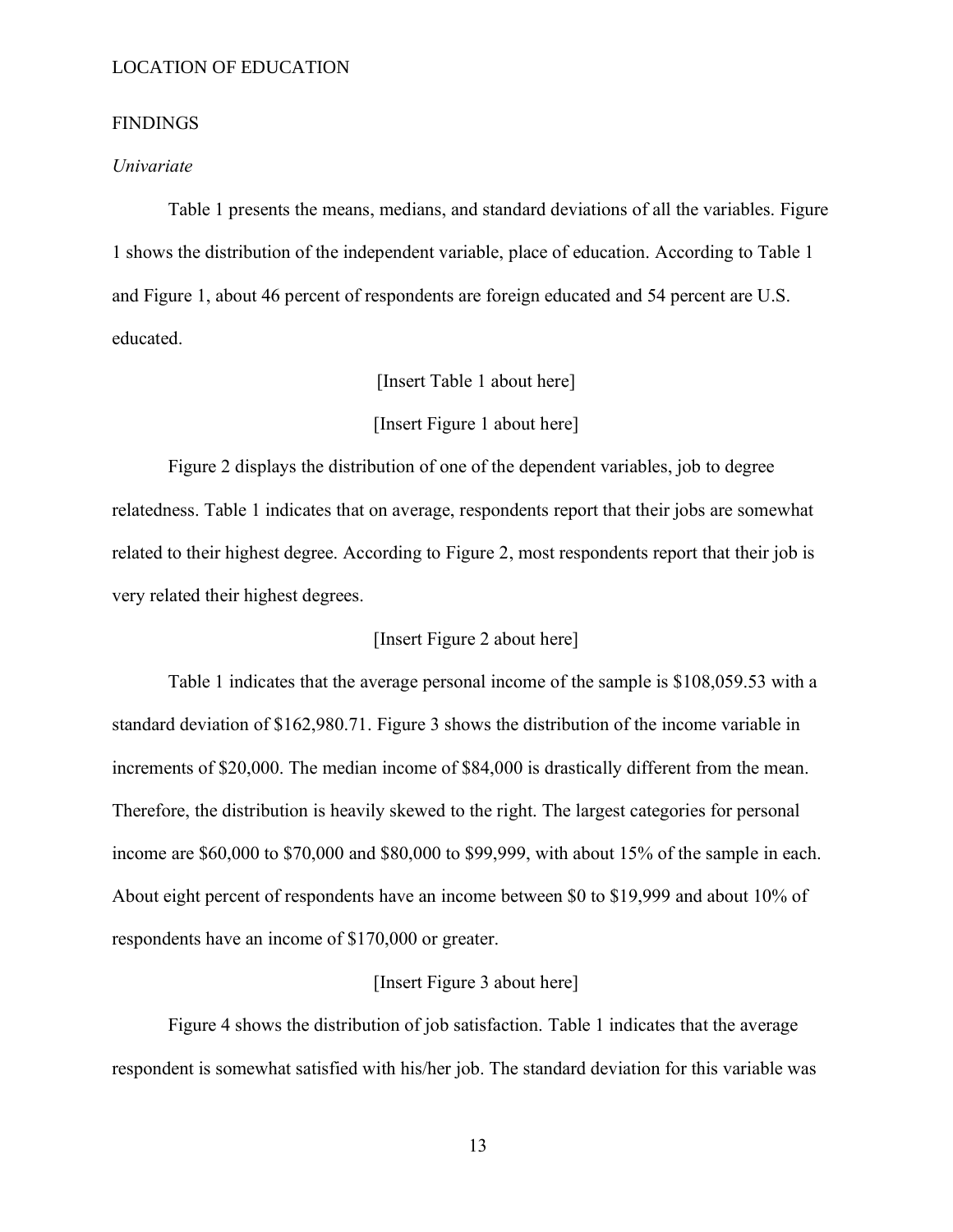0.682, revealing that 68 percent of all respondents are composed of somewhat dissatisfied to very satisfied with their jobs. According to Figure 4, most respondents are somewhat satisfied to very satisfied with their current job.

# [Insert Figure 4 about here]

Figure 5 displays the distribution of sex. According to Table 1 and Figure 5, 42% of the sample are women and 58 percent are men.

# [Insert Figure 5 about here]

Figure 6 shows the distribution of birthplace. Table 1 and Figure 7 show that 71 percent of respondents are foreign born and 29 percent are U.S. born.

# [Insert Figure 6 about here]

Figure 7 displays the distribution of the proportion of life spent in the U.S. Table 1 indicates that on average, respondents spend 80% percent of their lives in the U.S. In Figure 8, a bimodal distribution is present, with fewer than 10 percent of respondents spending 40 percent to 99.99 percent of their lives in the U.S. Most respondents have spent 100 percent of their lives in the U.S. According to Table 1, 68 percent of respondent spend between 46 and 100 percent of their lives in the U.S.

# [Insert Figure 7 about here]

#### *Bivariate*

Table 2 shows the correlation between the returns to degree variables and all other variables.

#### [Insert Table 2 about here]

The relationships between job relatedness and all other variables are statistically significant. There is a weak and positive relationship between income and job relatedness. The more related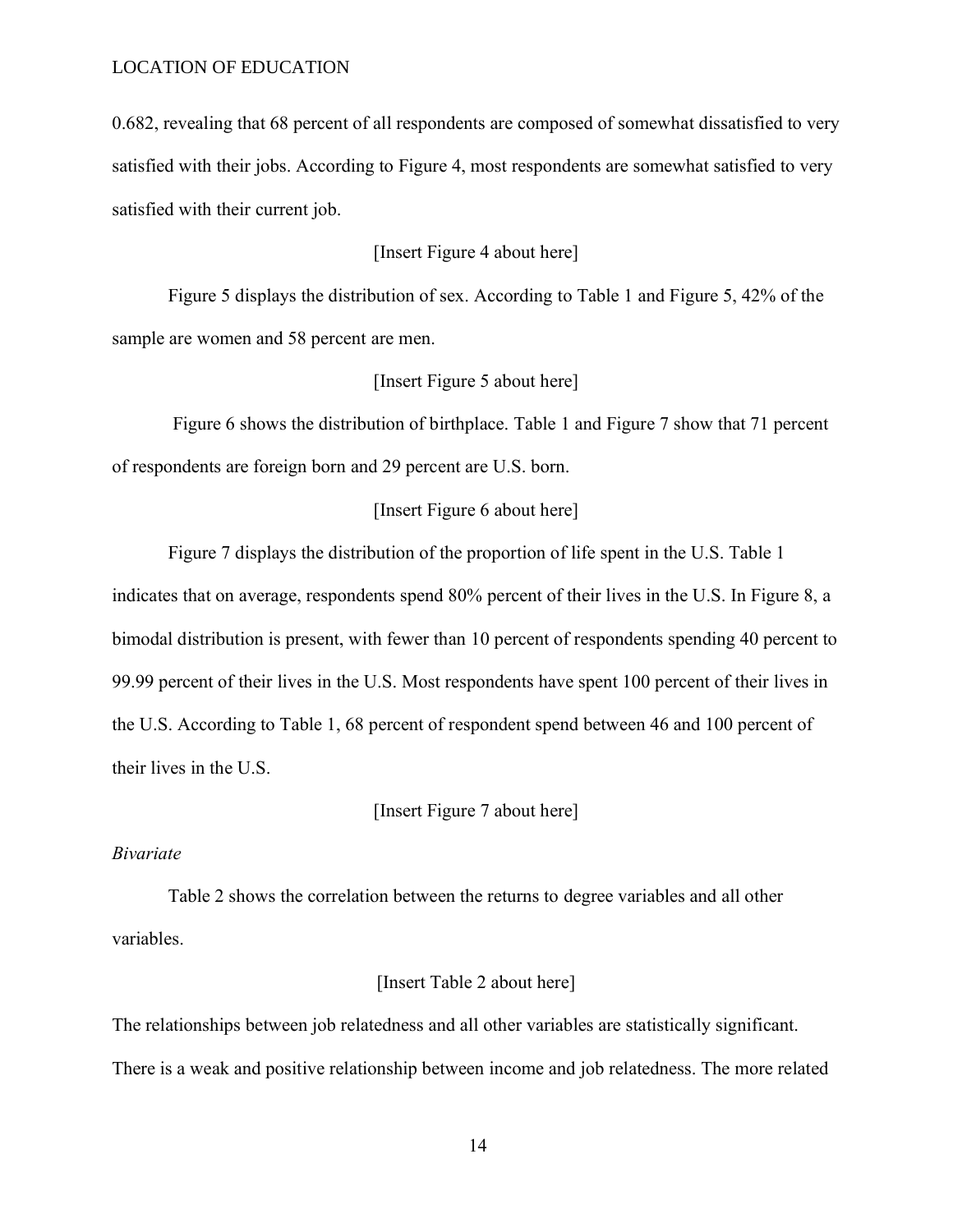the respondent's job is to their highest degree, the more income the respondent earns. There is a weak and positive relationship between job relatedness and job satisfaction. The more related one's job is to their highest degree, the greater satisfaction with one's job. There is a weak and positive relationship between being foreign educated and job relatedness, meaning that foreign educated Asians are more likely to have greater job relatedness to their highest degree. There is a statistically significant, weak, and negative relationship between job relatedness and the proportion of life spent in the United States. The more time one has spent in the United States, the more related their job is to their highest degree.

There is a statistically significant, weak, and positive relationship between income and job satisfaction. The more income one earns, the greater one's satisfaction with their job. There is no relationship between income and being foreign educated. There is a statistically significant, weak, and negative relationship between being a woman and income. On average, women earn less income. There is no relationship between being foreign born and income. There is a statistically significant, weak, and positive relationship between income and proportion of life spent in the United States. The more time one has spent in the United States, the more income one earns.

There are no statistically significant relationships between job satisfaction and all other variables. There is a statistically significant, weak, and negative relationship between being a woman and being foreign educated. Women are less likely to be foreign educated. There is a statistically significant, strong and positive relationship between being foreign educated and being foreign born. Foreign born respondents are more likely to be foreign education. There is a statistically significant, strong and negative relationship between being foreign educated and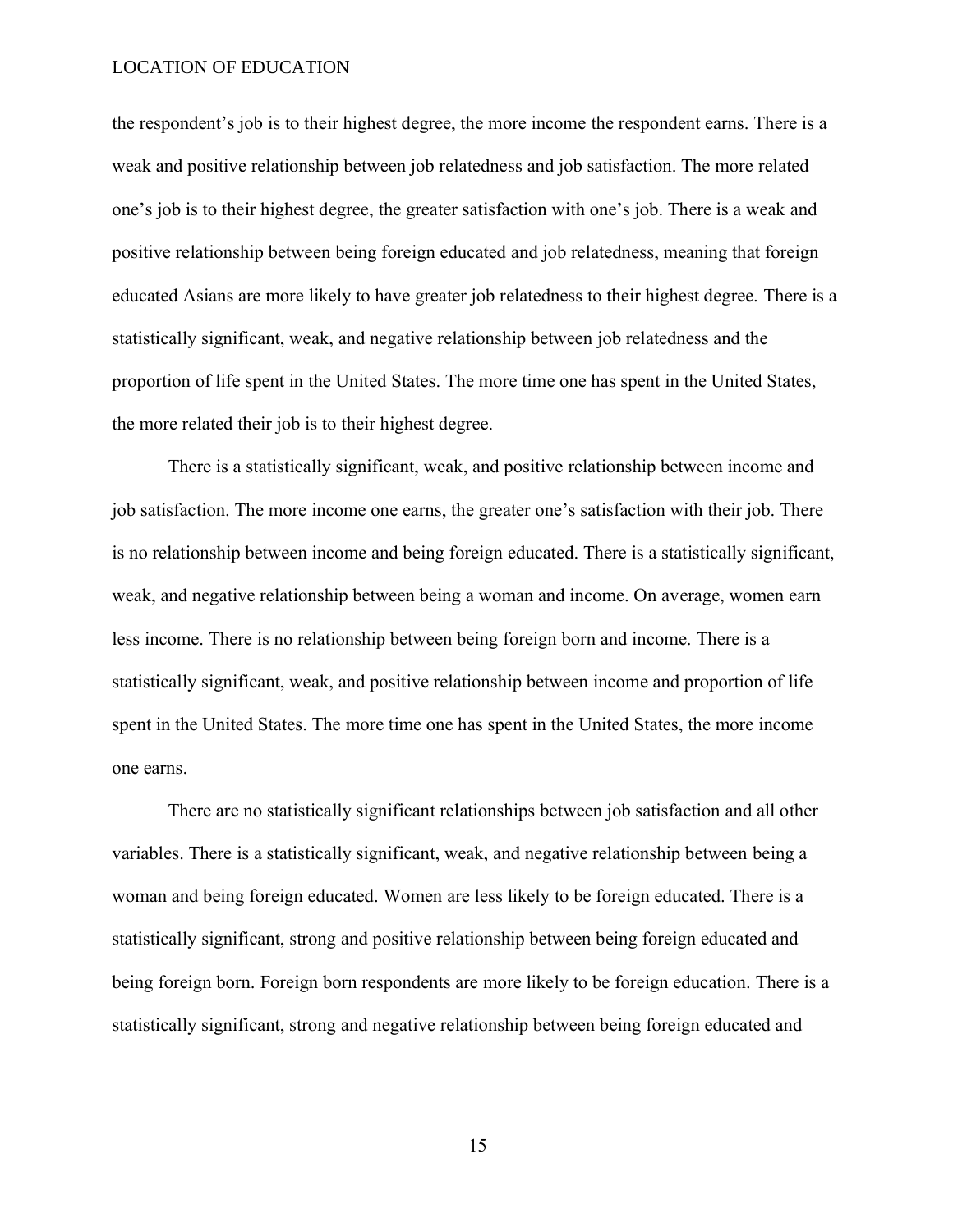proportion of life spent in the U.S. Foreign educated respondents spend less of their lives in the U.S.

There is a statistically significant, weak and negative relationship between being a woman and being foreign born. Foreign born respondents are less likely to be women. There is a statistically significant, weak and positive relationship between being a woman and proportion of life spent in the U.S. Women spend more of their lives in the United States. There is a statistically significant, moderately strong and negative relationship between being a foreign born and proportion of life spent in the U.S. Foreign born respondents spend less of their lives in the United States.

# *Multivariate*

*Job relatedness.* As shown in Table 3, 4.6 percent of the variance in job relatedness can be explained by foreign education, being a woman, and the proportion of life spent in the U.S  $(R2 = .046)$ . With an *F* value of 150.533, the regression equation is significant at the .01 level  $(p < .001)$ . The significant predictors of job relatedness  $(p < .001)$ , ordered from largest to smallest, are the proportion of life spent in the U.S. ( $\beta$  = -.155), foreign education ( $\beta$  = .060), and being a woman ( $\beta$  = -.052). The foreign born variable is not statistically significant at the .001 level.

# [Insert Table 3 about here]

Table 4 displays an iterative regression of job relatedness on all variables. In models one through four, all significant variables remain significant  $(p < .001)$ . Additionally, the regression equation remains significant through model 4 ( $F = 150.533$ ). As seen in the *R*2 values, explanatory power increases with the introduction of each control variable. Model 4 displays the regression coefficients of job relatedness on all variables. On average, foreign educated Asians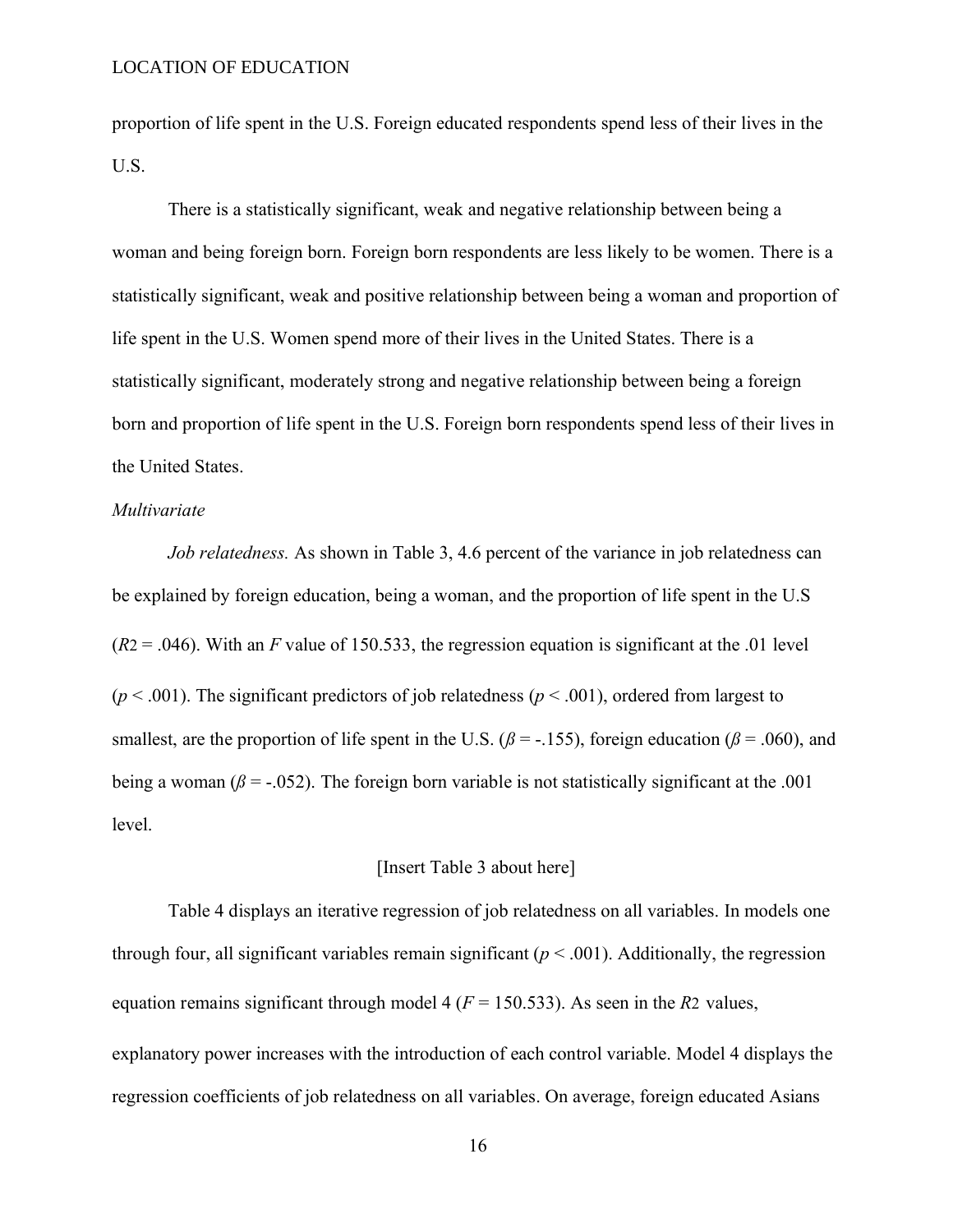have jobs related to their highest degree. More time in the U.S. is related to lower job relatedness. Women report less job relatedness, on average.

# [Insert Table 4 about here]

*Income.* As seen in Table 3, two percent of the variability in income can be explained by foreign education, being a woman, being foreign born, and the proportion of life spent in the U.S  $(R2 = .020)$ . The regression is significant at the .001 alpha level  $(F = 64.333)$ . The significant predictors), ordered from largest to smallest, of income are the proportion of life spent in the U.S.  $(\beta = .115)$ , being a woman  $(\beta = .108)$ , and being foreign born  $(\beta = .041)$ . The primary independent variable, foreign education, is not statistically significant  $(p > .001)$ .

Table 5 shows an iterative regression of income on all variables. In all four models, the regression equation is significant (*p* < .001). As shown in all *R*2 values, explanatory power increases with the addition of each control variable. Foreign education is not a significant predictor of income in any model. Being a woman remains significant in all models. Controlling for all else, on average, Asian women earn about \$36,000 less than Asian men. Foreign born becomes significant with the introduction of proportion of life in the U.S. All else being equal, foreign born Asians earn about \$15,000 more than U.S. born Asians. For each additional percentage increase in proportion of life spent in the U.S., respondents earn about \$600 more. [Insert Table 5 about here]

*Job satisfaction.* In Table 3, 0.1 percent of the variability in job satisfaction can be explained by foreign education, being a woman, being foreign born, and the proportion of life spent in the U.S (*R2* = .001). The regression equation is not statistically significant at the .001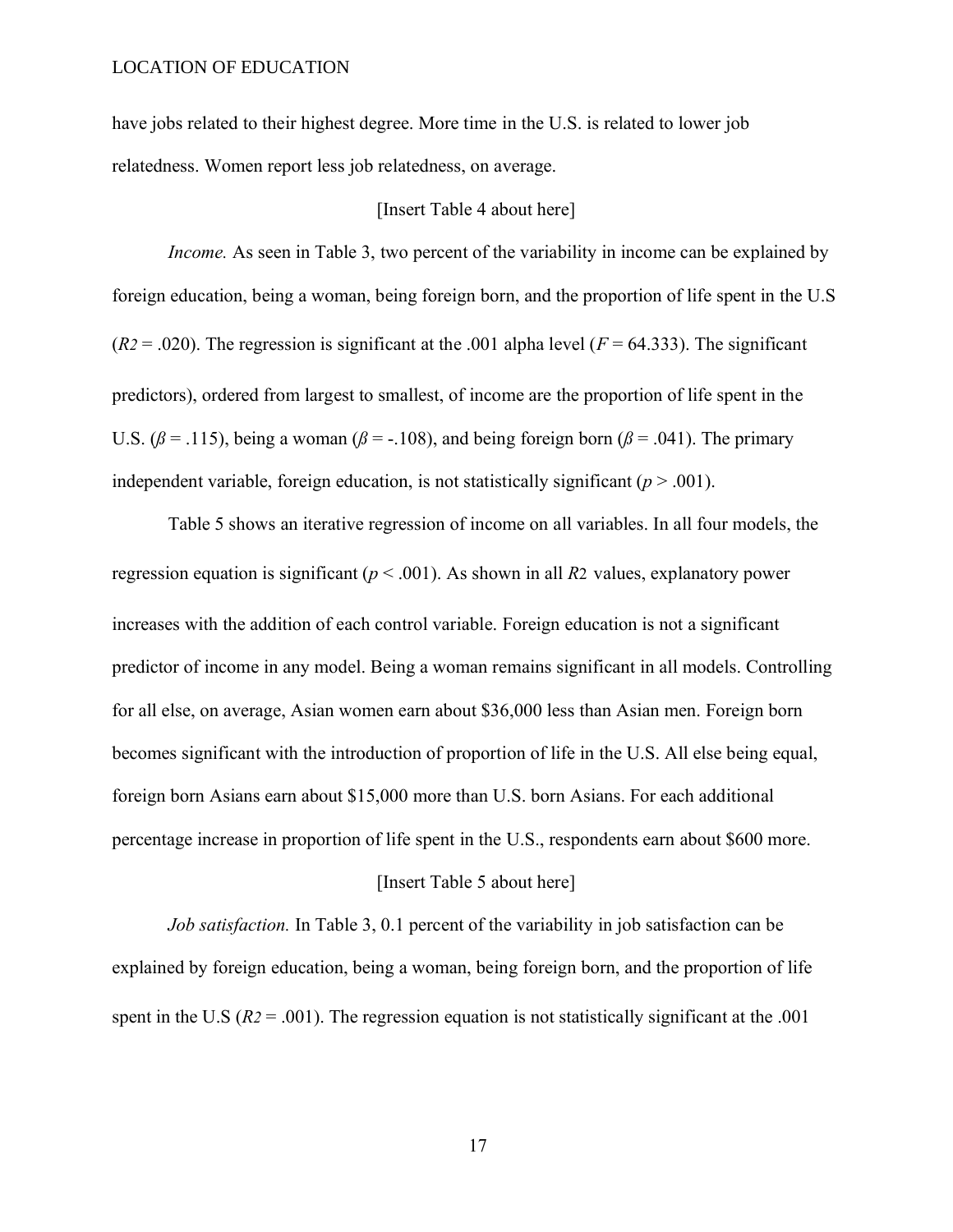alpha level  $(F = 3.332)$ . All of the independent and control variables are not statistically significant ( $p > .001$ ).

## DISCUSSION

In this study, I sought to answer the following questions: how does the place of education affect the returns to degrees for Asian Americans? More specifically, to what extent do foreigneducated and U.S.-educated Asian Americans differ, if at all? The results support the human capital theory and disconfirm my hypotheses. The bivariate results (see Table 2) indicate that foreign educated Asians experience greater relatedness between their highest degree and principal job than do U.S. educated Asians. There is no significant difference in income and job satisfaction between those educated abroad and those educated domestically.

The multivariate results (see Table 3) are consistent with the bivariate results. Contrary to my first hypothesis, foreign educated immigrants are employed in jobs related to their highest degree. Though both findings are in contrast to the country-specific human capital argument found in the literature, they are consistent with those by Lueck (2018) and Omori (2016). As cited in the literature review, by 2012, Asian immigrants had become the largest group of immigrants receiving permanent resident status through employment (Lueck 2018; Omori 2016). Through employment-based visas, an employer can sponsor a foreign national for permanent residency in the United States based on a permanent job offer.

Employment-based visas fall into three tiers of preference (U.S. Citizenship and Immigration Services, n.d.). First preference includes those with extraordinary ability in the arts, sciences, athletics, education or business, such as multinational executives or outstanding researchers. Second tier includes those who have advanced degrees or who have an exceptional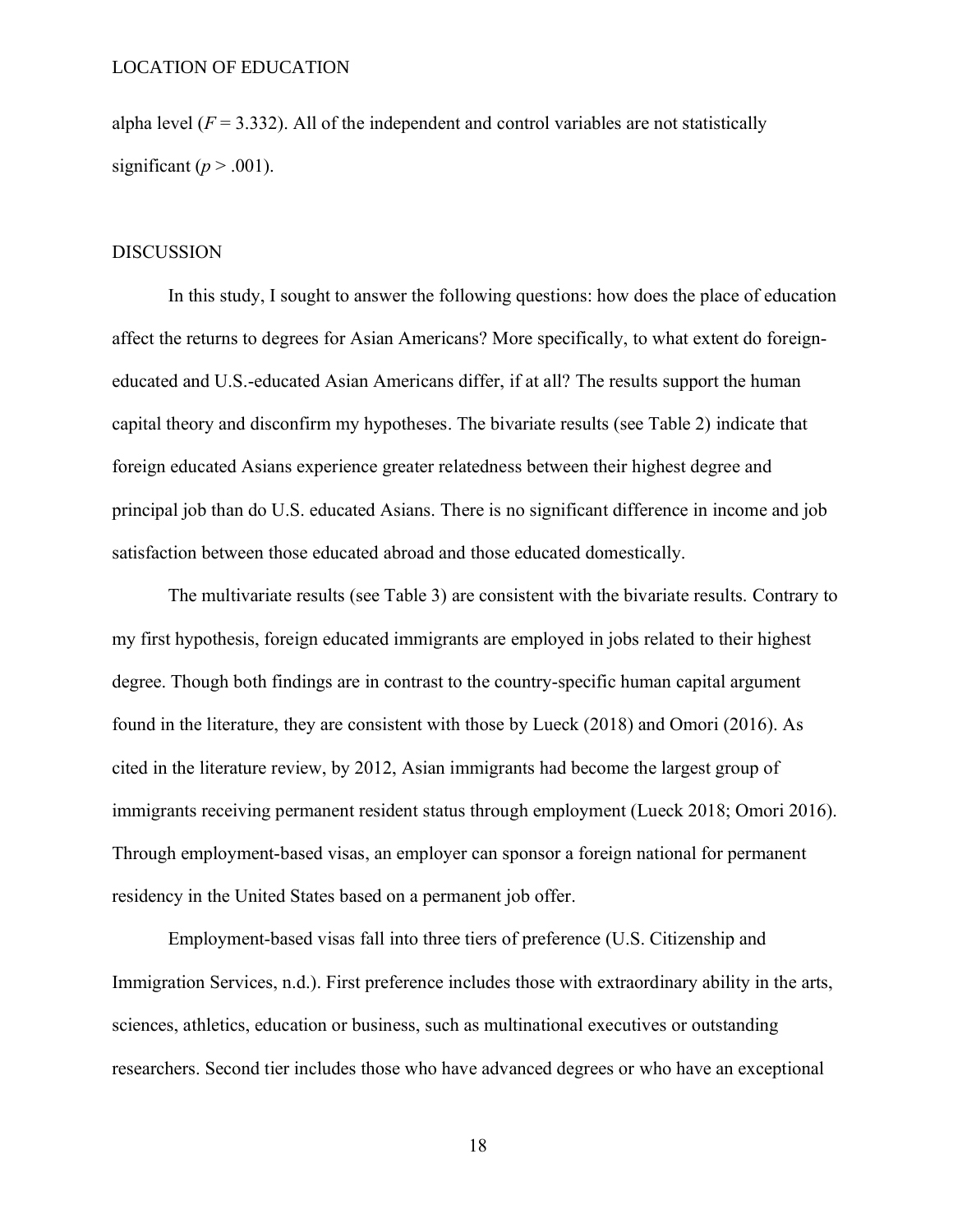ability of national interest. Skilled workers, professionals, and unskilled workers constitute the third preferences. In all of the above cases, employment-based immigration requires proof of the relationship between the person's education/experience and relationship to the employment offers. For example, a research university in the New Jersey must prove to the Department of Homeland Security and U.S. Citizenship and Immigration Services that an economics professor from Thailand is uniquely qualified to be employed in the university, as opposed to a professor based in North Dakota.

With greater time spent in the United States, specifically for those who have spent the majority of their lives in the country, there may not be an employment pipeline as direct as employment-based immigration in the United States. Additionally, women experience decreased relatedness between their degree and principal jobs, which could be an effect of the gendering of immigration abroad. It is more common for a man to migrate first and establish roots in the destination country, before the woman migrates. Through the path of family reunification, there is no requirement to demonstrate the abilities of the spouse in relation to an occupation.

The second hypothesis is also disconfirmed. There is no significant difference in income between those who are foreign educated and U.S. educated. Once in the United States, foreign educated Asians do not generally experience a disparity in income as originally hypothesized. However, there may be the presence of a disparity by ethnic membership as cited by Barringer et al. Being a woman has substantial negative impacts on income in the United States. As seen in Table 5, model four shows that Asian women earn \$36,000 less than Asian men when controlling for all else. This is to be expected with the gendered wage gap in the United States.

Foreign born Asians earn \$15,000 more than U.S. born Asians, as shown in Table 5's model 4. Given the high correlation between the foreign educated and foreign born variables (*r* =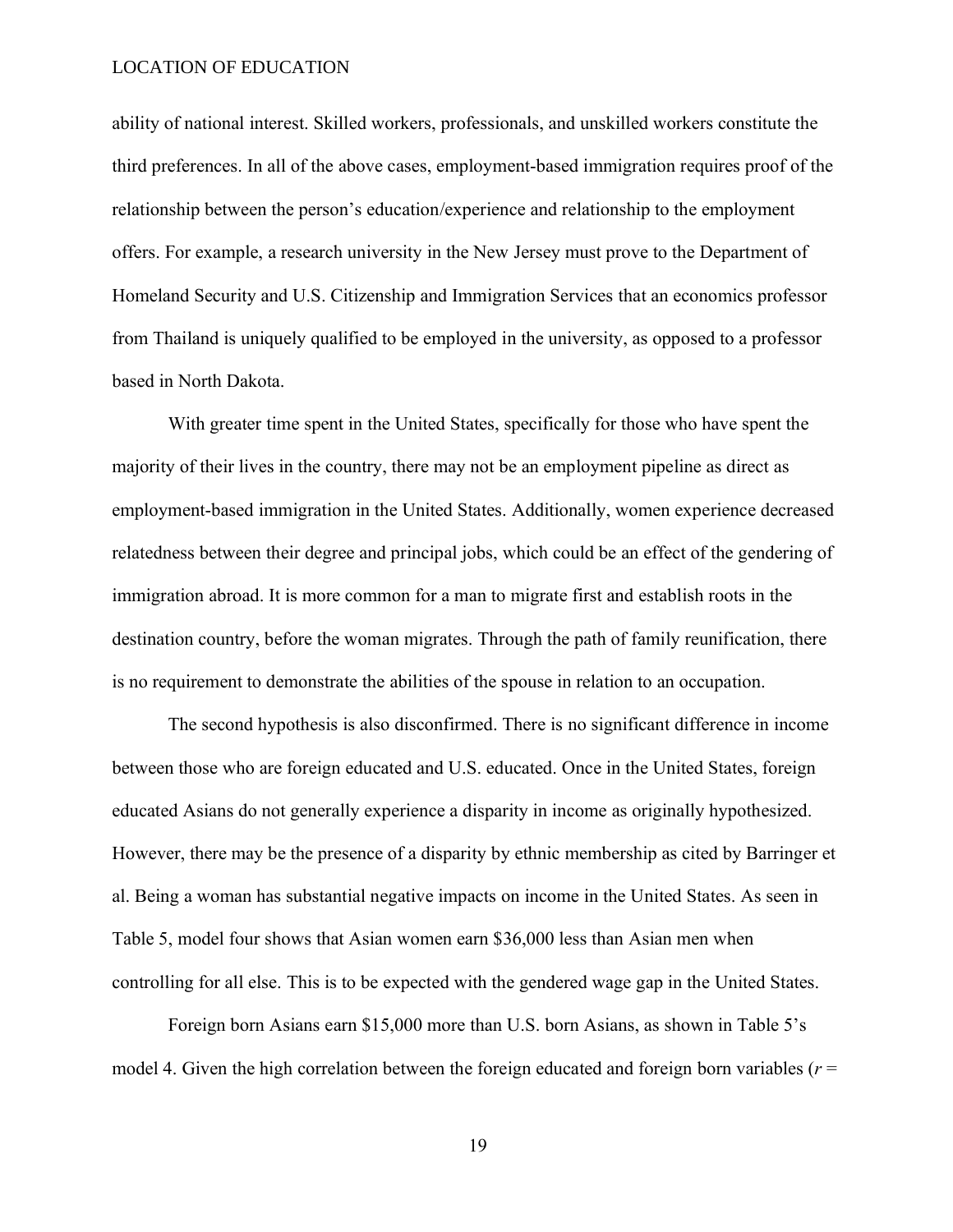.569), it is possible that foreign born respondents are foreign educated and may be entering the United States through employment-based visas as discussed previously. Contrary to job relatedness, income increases as more time is spent in the United States. For each additional percentage of a respondent's life spent in the country, they earn \$600 more. Respondents who spend half of their lives in the United States earn \$28,000 more. As respondents spend more time in the United States, they acquire English language skills, cultural knowledge, and build connections with others around them. These skills are valued in the job market and are positive factors in social mobility, especially for immigrants.

Turning to job satisfaction, none of the variables are significant predictors of job satisfaction. While job relatedness and income are partially explained, job satisfaction remains unexplained in this study for Asians in the United States. There are many plausible reasons for this, but I believe this might be the result of prioritizing financial security and stability. In the current job market, immigrants and nationals alike are looking for jobs that pay the bills and put food on the table. Coming out of school, many students look to secure a job, related or not to their degree, and begin earning income to sustain themselves. It is possible that demographic characteristics, such as place of education and gender, do not influence satisfaction. However, when looking at the correlations between the three dependent variables, there is a statistically significant relationship present between them. This suggests that job satisfaction is a result of job and financial security. Whether employment results in job satisfaction is unknown and unable to be predicted for this study's population using the variables analyzed.

By investigating the association between place of education and returns to degrees, I have been able to evaluate the human capital theory and whether skills are country-specific. According to the findings presented previously, foreign educated Asians experience greater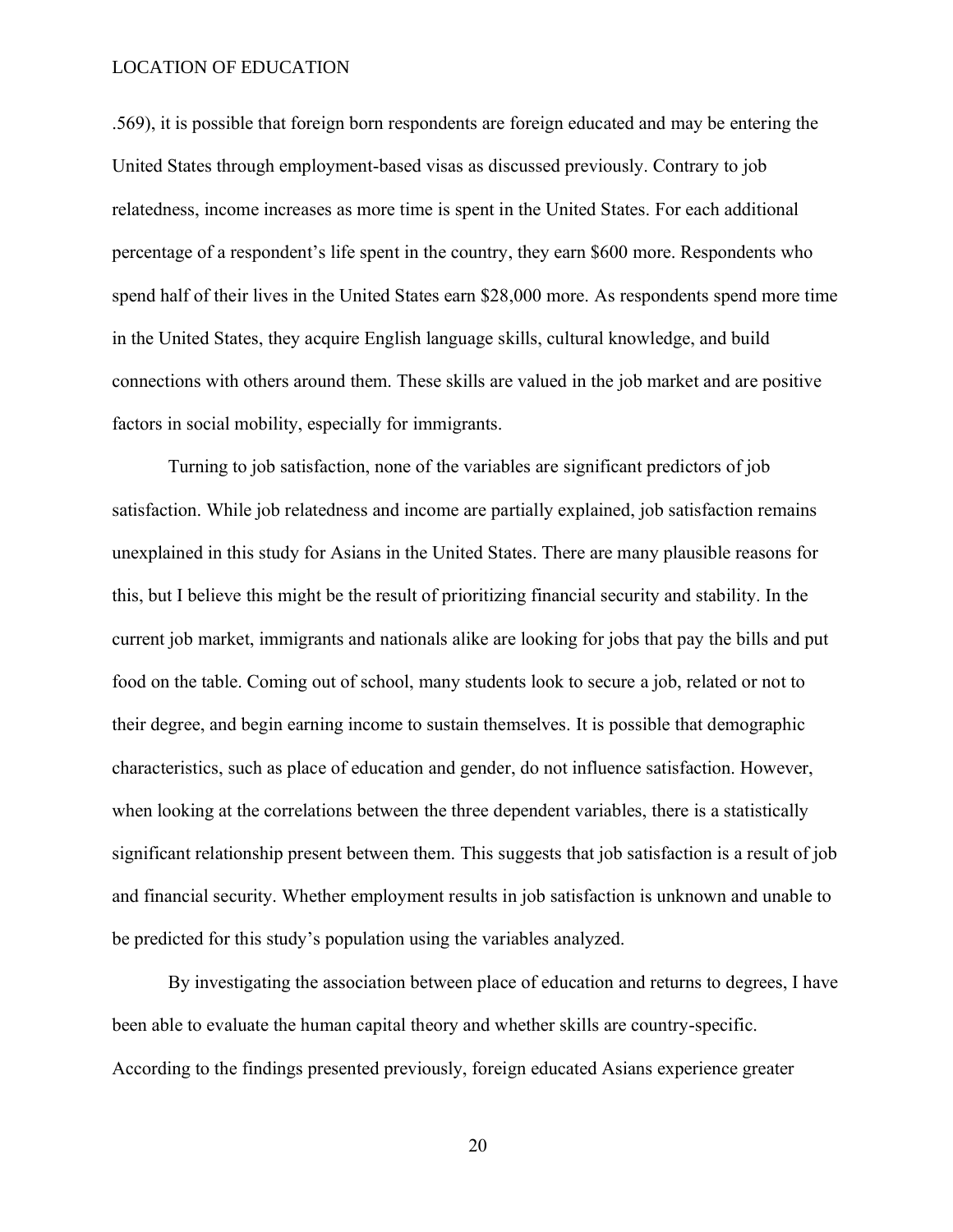returns to degrees than U.S. educated immigrants in the form of job relatedness. This indicates that skills attained in another country can be transferred to the United States, most likely through employment based-visas. Additionally, all else being constant, there is no difference in income nor job satisfaction between foreign educated Asians and U.S. educated Asians. This means that two Asians who possess a bachelor's degree will earn the similar incomes and report similar levels of job satisfaction, regardless of place of education. Thus, human capital theory is supported by my findings.

#### **CONCLUSION**

This study analyzed the impact of place of education on the returns to degrees for Asians in the United States. Drawing on human capital theory, I used the 2017 National Survey of College Graduates to analyze a subset of 12,372 Asians in the labor force in the United States between the ages of 25-64 years old. The regression analysis revealed findings that contrast with my original hypotheses. After controlling for other potential predictors for returns to degrees, including gender, birthplace, and time spent in the United States, I found that foreign educated Asians experience more returns to degrees to an extent. Those educated abroad experience more job to degree relatedness that those educated domestically, rejecting my first hypothesis. The second and third hypotheses are also disconfirmed, because the multivariate results suggest that there is no significant difference in income and job satisfaction between the two groups. The results partially support the human capital theory, suggesting that skills may be transferable across cultures and have no country-specific component.

The differences, or lack thereof, between both groups reflect past and present U.S. immigration policies. Different Asian groups have taken different pathways towards immigration since the passage of the Hart-Cellar Act of 1965. Prior to the act, immigration was dictated by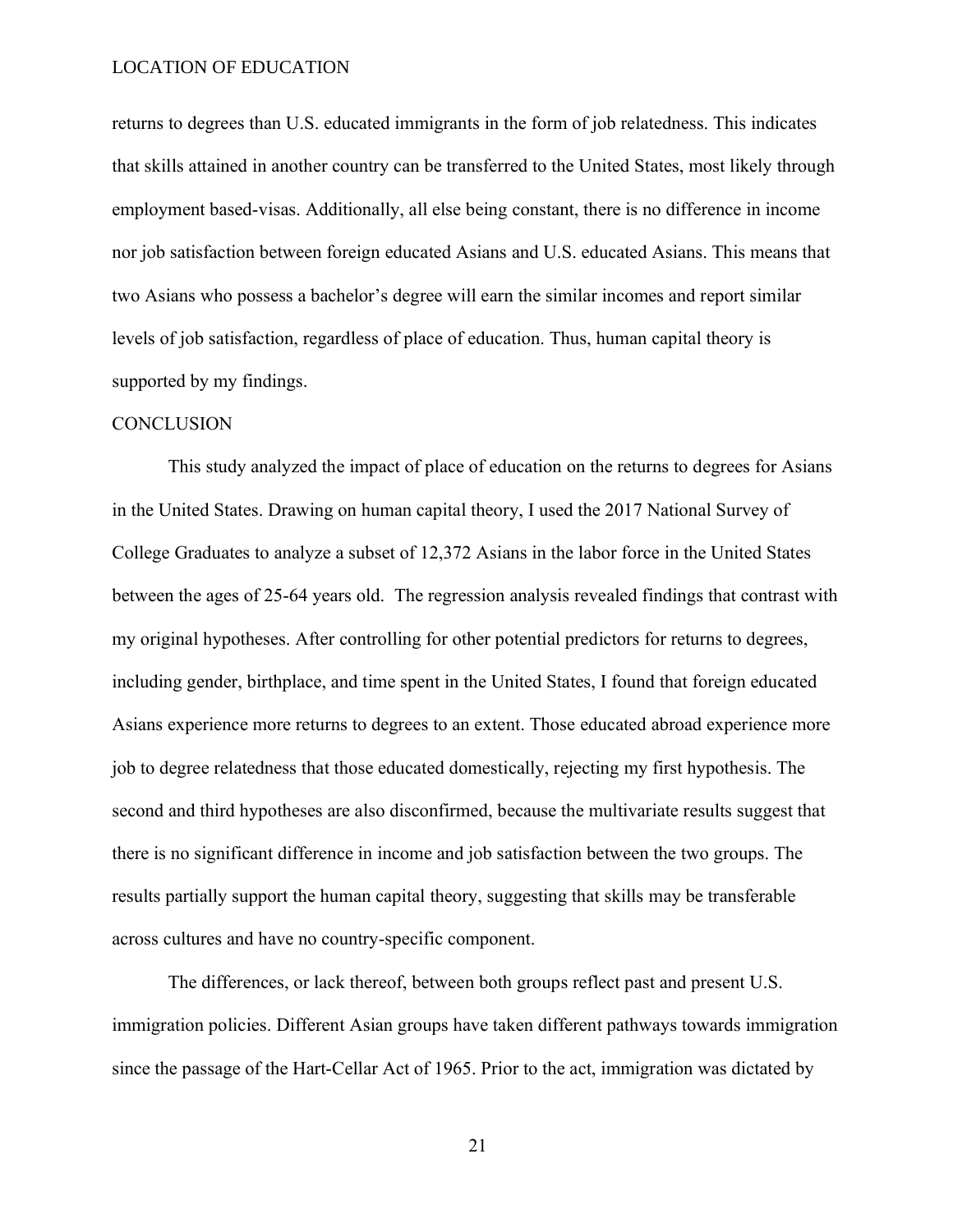the National Origins Act. Most countries were assigned an immigration quota by the United States, limiting the number of immigrants that could enter the United States in a given year. With the passage of the Hart-Cellar Act, national quotas were eliminated and substantial waves of immigration increased. Particularly, this act gave preference to relatives and highly-specialized workers. With this new standard, highly educated and skilled immigrants began migrating to the U.S.

These patterns may have carried over into the relationship between foreign education and the returns to degrees, particularly job relatedness. The current political climate under the Trump administration has tightened the requirements to enter the United States, specifically requiring more specialized abilities and talents from immigrants. The selective process is intended to lessen the competition between immigrants and natives for jobs and social mobility. According to *Investopedia*, the denial rate for employment based visas rose 15 percent (Investopedia 2019). Asian immigrants who fall under the third tier preference for employment-based visas may be unable to migrate into the United States. Other tiered Asian migrates may experience greater difficulties applying for and being granted the employment-based visas.

# *Limitations and Future Research*

This study has several limitations. For the subset, I was only able to identify single-race Asian respondents due to the design of the NSCG. Multiracial respondents were asked to identify one race and or ethnicity on the NCSG, thereby excluding respondents with any Asian heritage. Additionally, though my sample was robust, I did not have large enough samples of individual Asian ethnic groups. I was not able to disaggregate Asian ethnic identity, instead analyzing the racial group as a whole. By doing so, differences and disadvantages within the race may be obscured. Finally, this study is performed with data from 2017 containing information from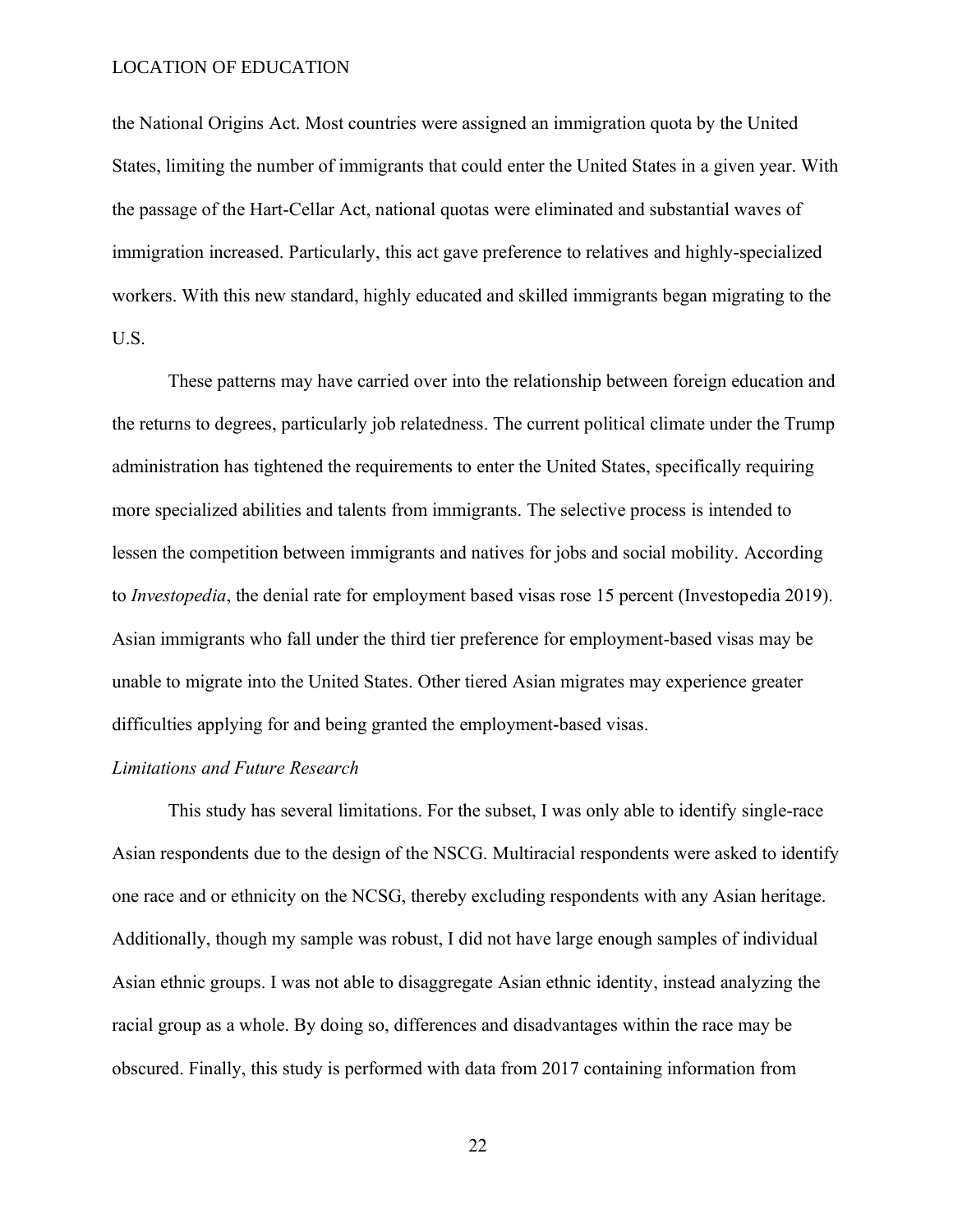immigrants who came at different points in time. Without the context of time, this study is unable to identify which Asian immigrants experience advantage, with respect to time and ethnic group membership.

For future study, I recommend a quantitative study on the immigration and assimilation of separate Asian ethnic groups during periods of mass migration from respective countries into the U.S. For example, a potential study could examine Vietnamese immigrants coming into the United States during and after the Vietnam War, with a focus on integration into the U.S. labor market.

Despite such limitations, this study provides support for human capital theory, underscoring the partial advantage of foreign educated Asians in contrast to U.S. educated Asians. As research on education as a stratifying mechanism grows, we should keep these findings in mind.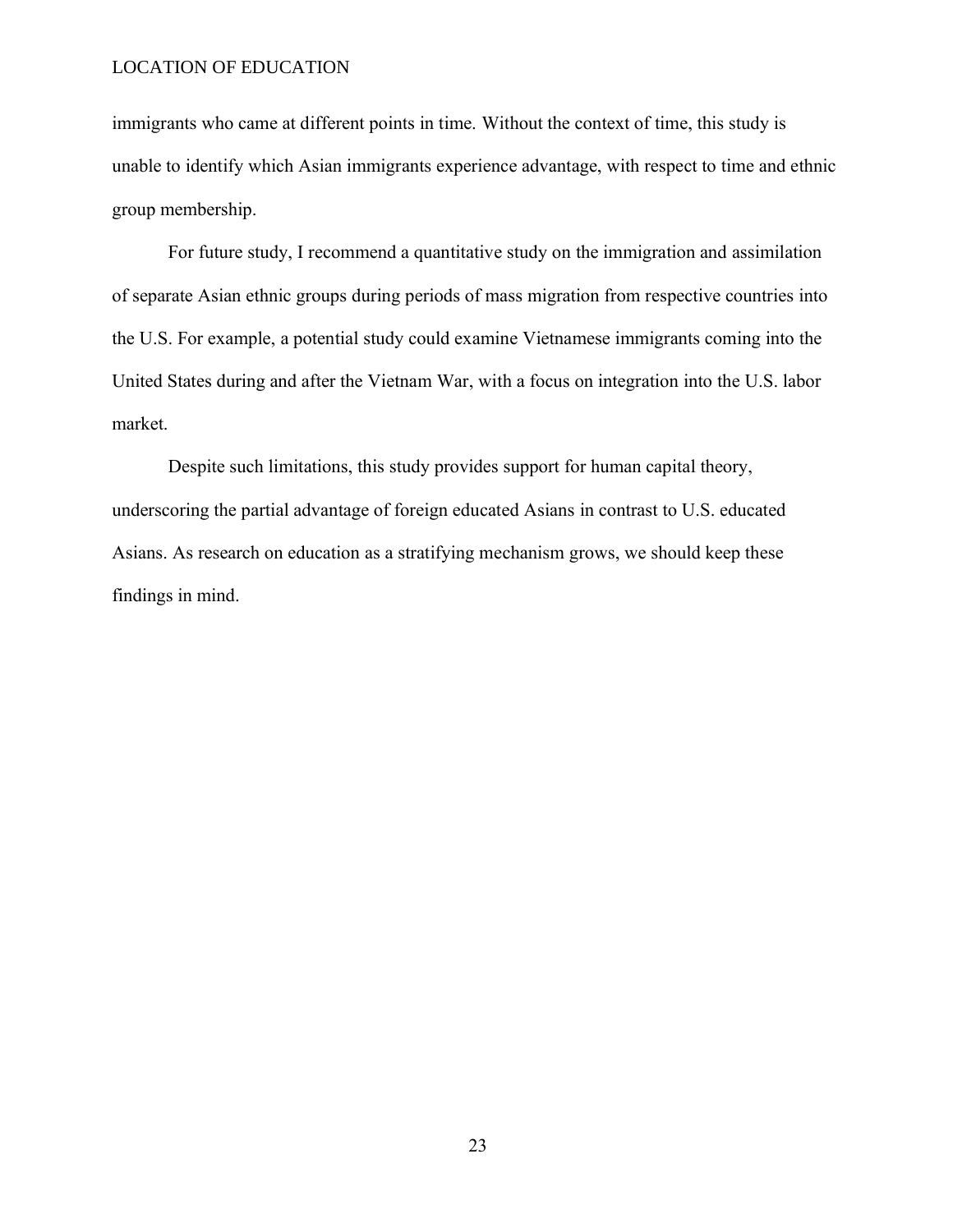#### REFERENCES

- Arbeit, Caren A., and John R. Warren. 2013. "Labor Market Penalties for Foreign Degrees among College Educated Immigrants." *Social Science Research* 42(3):852-71.
- Barringer, Herbert R., David T. Takeuchi and Peter Xenos. 1990. "Education, Occupational Prestige, and Income of Asian Americans." *Sociology of Education* 63(1):27-43.
- Basran, Gurcharn S., and Zong Li. 1998. "Devaluation of Foreign Credentials as Perceived by Visible Minority Professional Immigrants." *Canadian Ethnic Studies* 30(3):7-23.
- Feliciano, Cynthia, and Yader R. Lanuza. 2017. "An Immigrant Paradox? Contextual Attainment and Intergenerational Educational Mobility." *American Sociological Review* 82(1):211- 41.
- Friedman, Raymond A., and David Krackhardt. 1997. "Social Capital and Career Mobility." *The Journal of Applied Behavioral Science* 33(3):316-34.
- Hirschman, Charles, and Morrison G. Wong. 1986. "The Extraordinary Educational Attainment of Asian-Americans: A Search for Historical Evidence and Explanations." *Social Forces* 65(1):1-27.
- -----. 1984. "Socioeconomic Gains of Asian Americans, Blacks, and Hispanics: 1960- 1976." *American Journal of Sociology* 90(3):584-607.
- Investopedia. 2019. "The Impact of Trump's H-1B Visa Crackdown in 5 Charts." https://www.investopedia.com/news/impact-trumps-h1b-visa-crackdown-5-charts/
- Kim, ChangHwan, and Arthur Sakamoto. 2010. "Have Asian American Men Achieved Labor Market Parity with White Men?" *American Sociological Review* 75(6):934-57.
- -----. 2014. "The Earnings of Less Educated Asian American Men: Educational Selectivity and the Model Minority Image." *Social Problems* 61(2):283-304.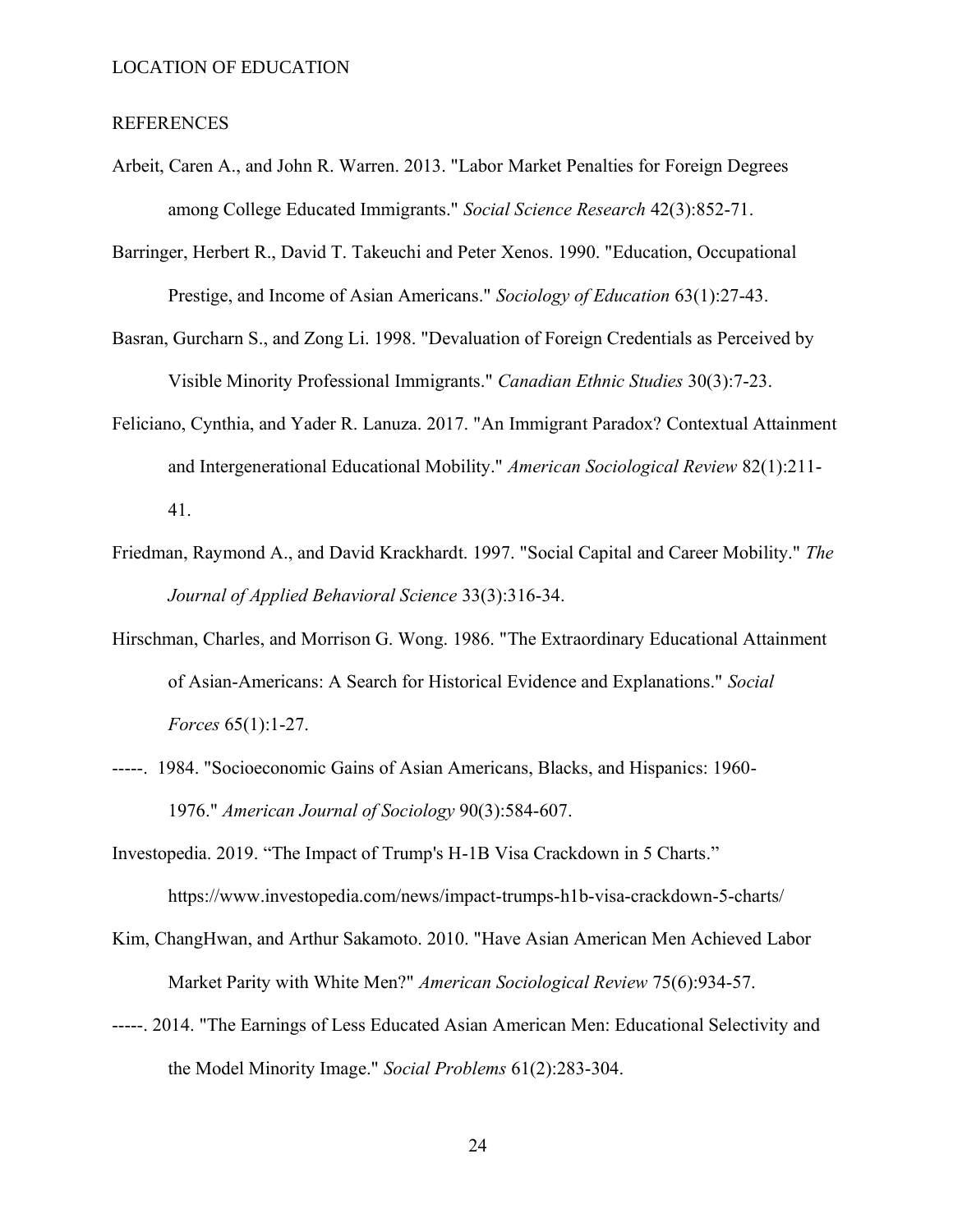- Kim, Chang Hwan, and Yang Zhao. 2014. "Are Asian American Women Advantaged? Labor Market Performance of College Educated Female Workers." *Social Forces* 93(2):623-52.
- Kim, Dukhong. 2015. "White Americans' Racial Attitudes in Multiracial Contexts: The Role of Perceptions of Minority Groups' Socioeconomic Status and Opportunities." *Race, Gender & Class* 22(1/2):358-75.
- Lancee, Bram, and Thijs Bol. 2017. "The Transferability of Skills and Degrees: Why the Place of Education Affects Immigrant Earnings." *Social Forces* 96(2):691-716.
- Lo Iacono, Sergio, and Neli Demireva. 2018. "Returns to Foreign and Host Country Qualifications: Evidence from the US on the Labour Market Placement of Migrants and the Second Generation." *Social Inclusion* 6(3):142-52.
- Lueck, Kerstin. 2018. "Socioeconomic Success of Asian Immigrants in the United States." *Journal of Ethnic & Migration Studies* 44(3):425-38.
- National Science Foundation. 2017. "Overview: National Survey of College Graduates." https://www.nsf.gov/statistics/srvygrads/#sd.
- Ormori, Megumi. 2016. "Educated and Staying at Home: Asian Immigrant Wives' Labor Force Participation in the U.S." *Journal of Comparative Family Studies* 47(4):463-81.
- Painter, Matthew A. 2013. "Immigrant and Native Financial Well-being: The Roles of Place of Education and Race/Ethnicity." *Social Science Research* 42(5):1375-89.
- Painter, Matthew A., II, and Zhenchao Qian. 2016. "Wealth Inequality among Immigrants: Consistent Racial/Ethnic Inequality in the United States." *Population Research and Policy Review* 35(2):147-75.
- Takei, Isao, and Arthur Sakamoto. 2011. "Poverty among Asian Americans in the 21st Century." *Sociological Perspectives* 54(2):251-76.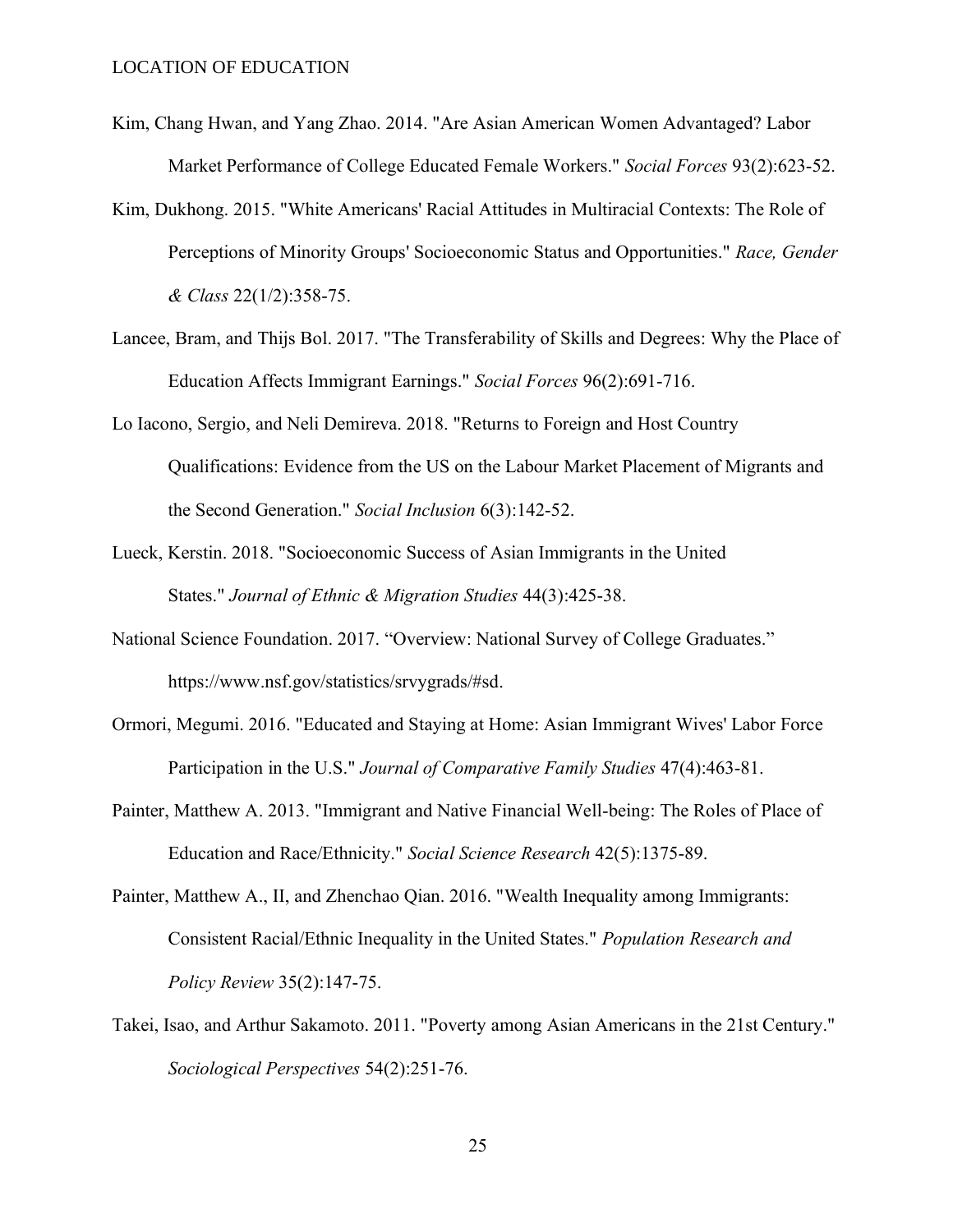- Tong, Yuying. 2010. "Place of Education, Gender Disparity, and Assimilation of Immigrant Scientists and Engineers Earnings." *Social Science Research* 39(4):610-26.
- Torres Stone, Rosalie A., Bandana Purkayastha and Terceira A. Berdahl. 2006. "Beyond Asian American: Examining Conditions and Mechanisms of Earnings Inequality for Filipina and Asian Indian Women." *Sociological Perspectives* 49(2):261-81.
- U.S. Citizenship and Immigration Services. n.d. "Green Card for Employment-Based Immigrants." Accessed November 19, 2019. [https://www.uscis.gov/green](https://www.uscis.gov/green-card/employment-based)[card/employment-based.](https://www.uscis.gov/green-card/employment-based)
- Zhen Zeng, David R., and Yu Xie. 2004. "Asian-Americans' Earnings Disadvantage Reexamined: The Role of Place of Education." *American Journal of Sociology*  109(5):1075-108.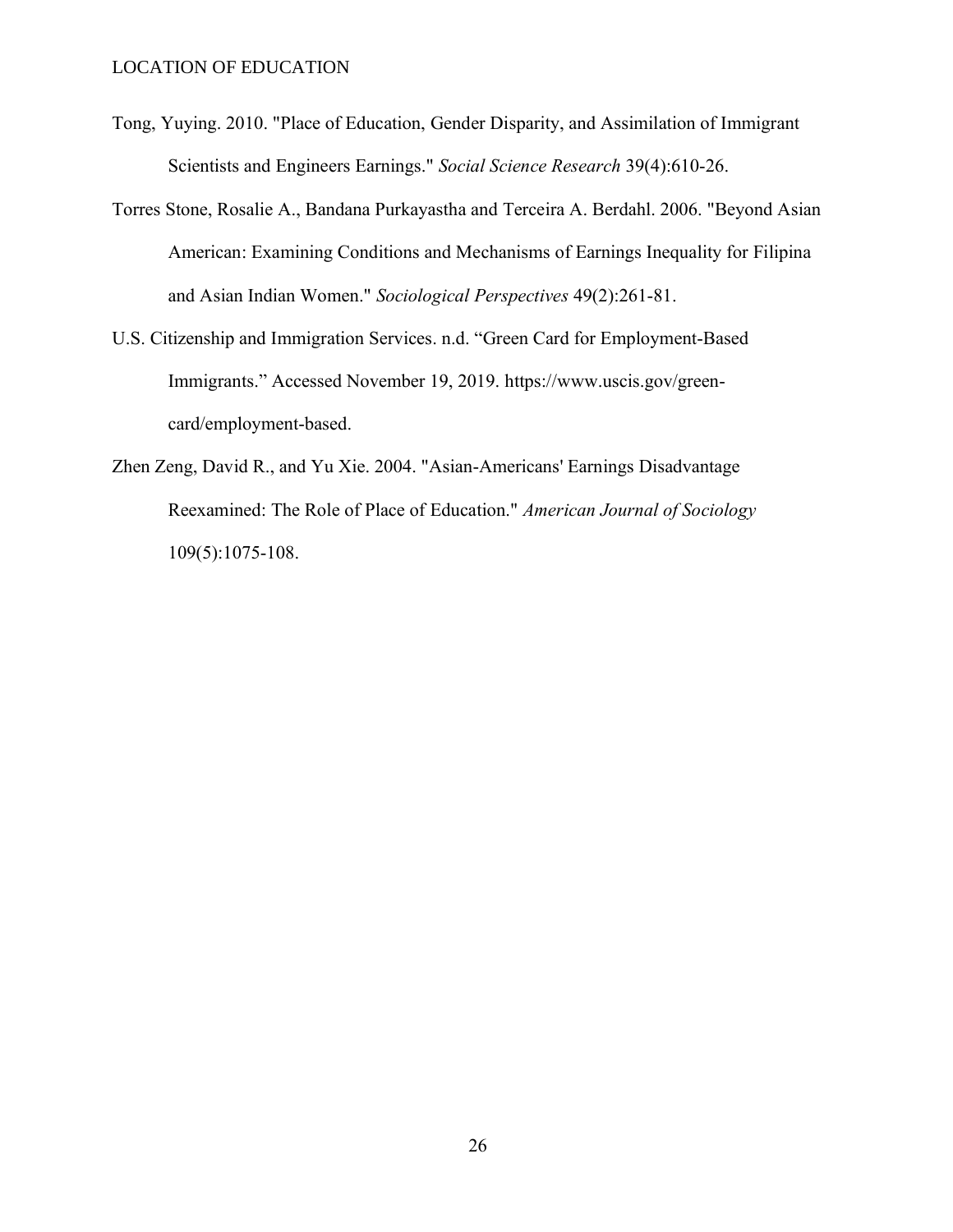| <b>Fable 1.1 Ically, Ficularly and Standard Deviations for Variables (19 = 12,372)</b> |            |           |             |  |
|----------------------------------------------------------------------------------------|------------|-----------|-------------|--|
| Variable                                                                               | Mean       | Median    | SD          |  |
| Foreign Educated                                                                       | 0.46       | .00       | 0.498       |  |
| Job-Degree Relatedness                                                                 | 2.48       | 3.00      | 0.720       |  |
| Total Income                                                                           | 108,059.53 | 84,000.00 | 162,980.715 |  |
| Job Satisfaction                                                                       | 3.26       | 3.00      | 0.682       |  |
| Woman                                                                                  | 0.42       | .00       | 0.494       |  |
| Foreign Born                                                                           | 0.71       | 1.00      | 0.452       |  |
| Proportion of Life Spent in U.S. (%)                                                   | 79.39      | 100.00    | 33.193      |  |

# Table 1. Means. Medians and Standard Deviations for Variables  $(N = 12.372)$

Table 2. Correlations (r) between Returns to Degrees and Five Variables (listwise deletion, two-tailed test,  $N = 12,372$ )

| Variable            | Income  | Job Satisfaction | Foreign<br>Educated | Woman    | Foreign-<br>Born | Proportion of<br>Life Spent in the<br>U.S. |
|---------------------|---------|------------------|---------------------|----------|------------------|--------------------------------------------|
| Job<br>Relatedness  | $.071*$ | $.170*$          | $.162*$             | $-.072*$ | $.116*$          | $-.200*$                                   |
| Income              |         | $.080*$          | .007                | $-.105*$ | .027             | $.067*$                                    |
| Job<br>Satisfaction |         |                  | .021                | $-.021$  | .002             | $-.020$                                    |
| Foreign<br>Educated |         |                  |                     | $-.088*$ | .569*            | $-.562*$                                   |
| Woman               |         |                  |                     |          | $-.082*$         | $.089*$                                    |
| Foreign-Born        |         |                  |                     |          |                  | $-.393*$                                   |

 $*_{p}$  < .001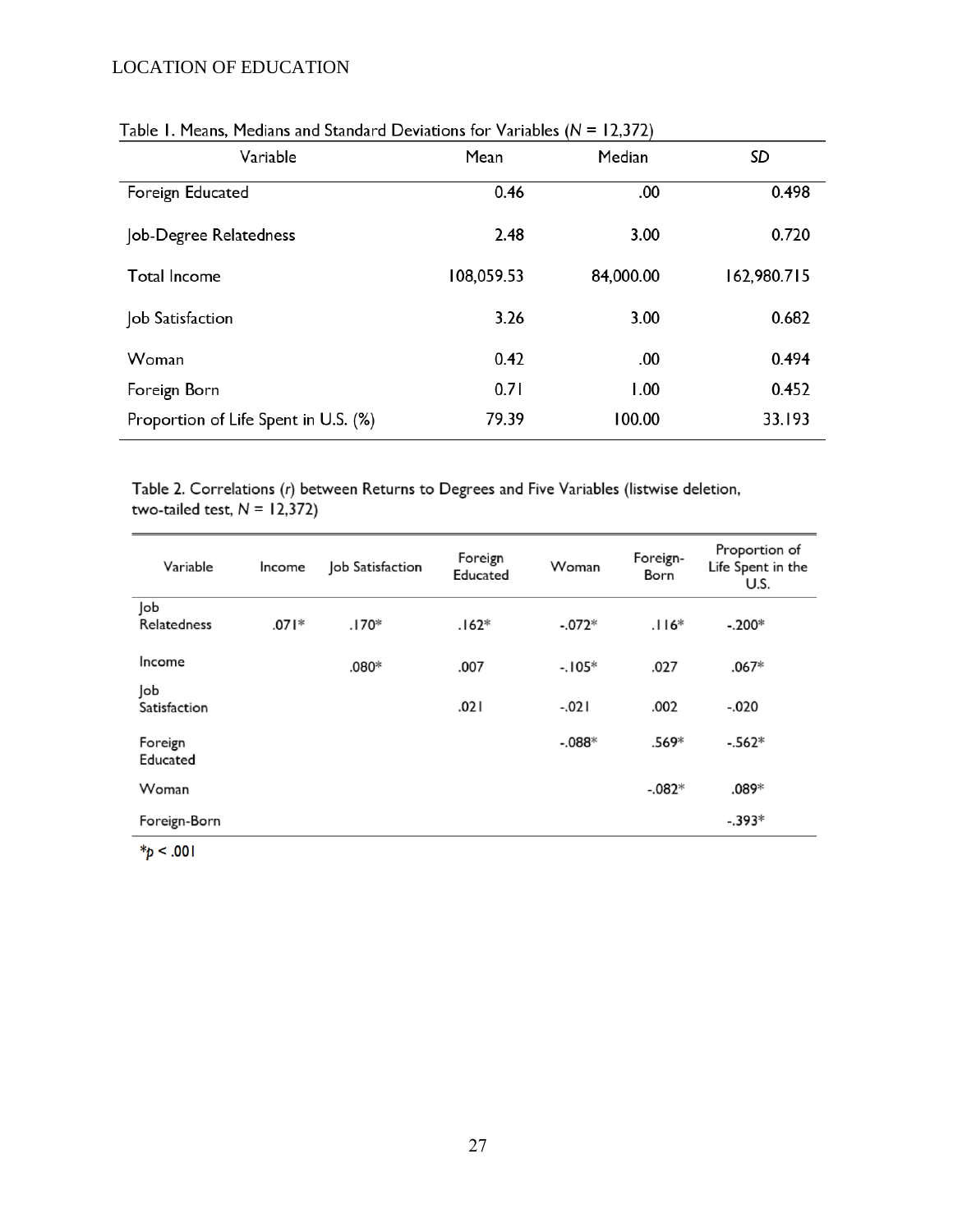| Variable                                    | Job Relatedness<br>ß | Income<br>ß | Job Satisfaction<br>ß |
|---------------------------------------------|----------------------|-------------|-----------------------|
| Foreign Educated                            | $.060*$              | .039        | .022                  |
| Woman                                       | $-.052*$             | $-108*$     | $-019$                |
| Foreign Born                                | .017                 | $.041*$     | $-017$                |
| Proportion of Life<br>Spent in the U.S. (%) | $-.155*$             | $.115*$     | $-.013$               |
| $R^2$                                       | .046                 | .020        | .001                  |
| F(4,12,367)                                 | 150.533*             | 64.333*     | 3.332                 |
| $*_{p}$ < .001                              |                      |             |                       |

Table 3. Regression of Job Relatedness, Income, and Job Satisfaction on All Variables

Table 4. Linear Regression of Job Relatedness on All Variables (N = 12,372)

| Model I  | Model 2  | Model 3  | Model 4  |
|----------|----------|----------|----------|
| Ь        | ь        | ь        | ь        |
| $.234*$  | $.226*$  | $.199*$  | $.087*$  |
|          | $-.085*$ | $-.083*$ | $-.075*$ |
|          |          | .053     | .027     |
|          |          |          | $-.003*$ |
| 2.377    | 2.417    | 2.390    | 2.724    |
| 331.398* | 187.768* | 128.499* | 150.533* |
| .026     | .029     | .030     | .046     |
|          |          |          |          |

 $*_{p}$  < .001

Table 5. Linear Regression of Income on All Variables ( $N = 12,372$ )

|                                         | Model I     | Model 2        | Model 3        | Model 4        |
|-----------------------------------------|-------------|----------------|----------------|----------------|
|                                         | ь           | b              | ь              | ь              |
| <b>Foreign Educated</b>                 | 117,884.926 | $-721.140$     | $-6,056.794$   | 12,628.856     |
| Woman                                   |             | $-34,630.728*$ | $-34,322.151*$ | $-35,696.941*$ |
| Foreign Born                            |             |                | 10,402.094     | $14,785.017*$  |
| Proportion of Life<br>Spent in the U.S. |             |                |                | 562.223*       |
| Constant                                | 107003.421  | 123006.273     | 117884.926     | 62156.856      |
| F                                       | $.617*$     | 68.648*        | 48.130*        | 64.333*        |
| R <sup>2</sup>                          | .000        | .011           | .012           | .020           |

 $*_{p}$  < .001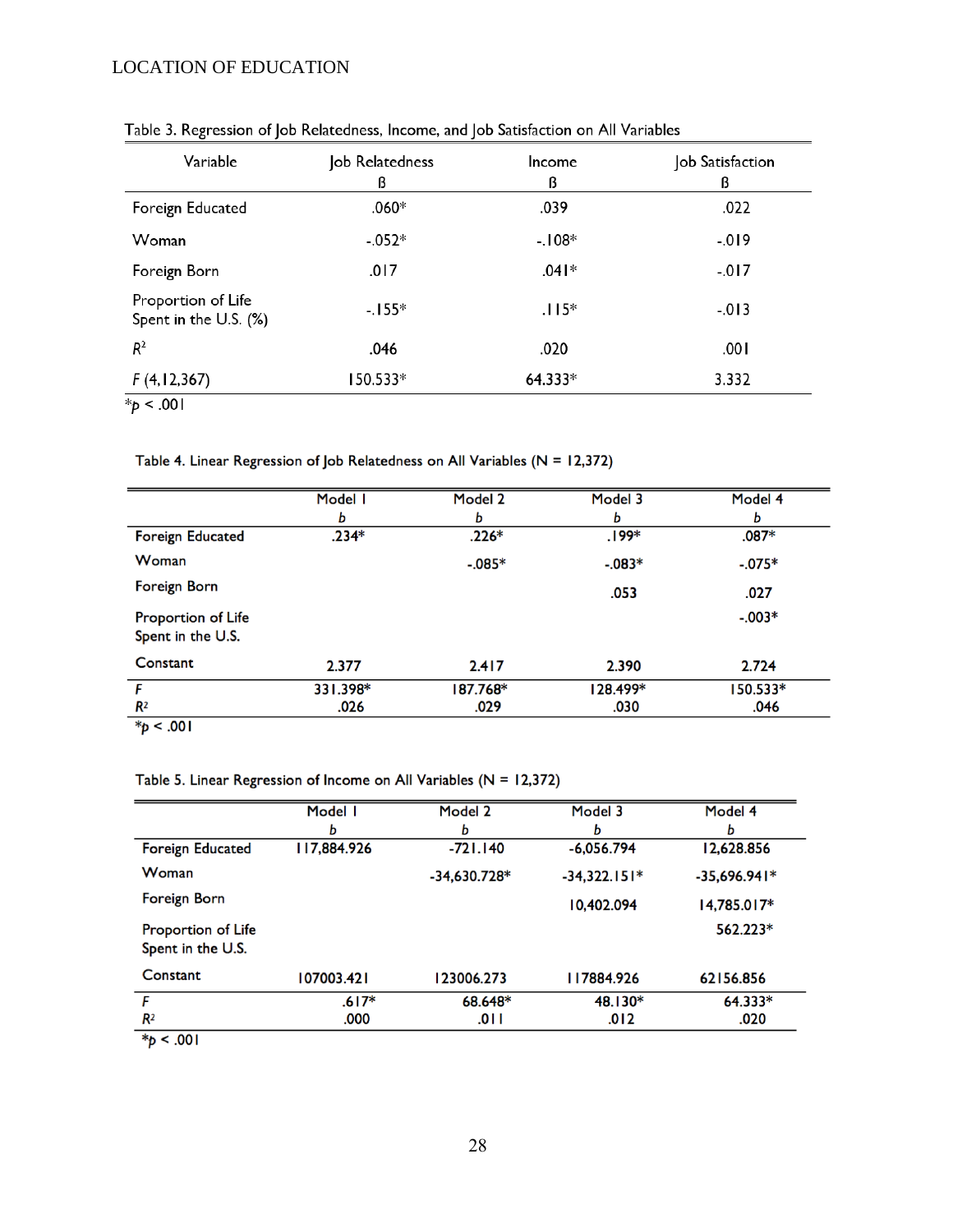

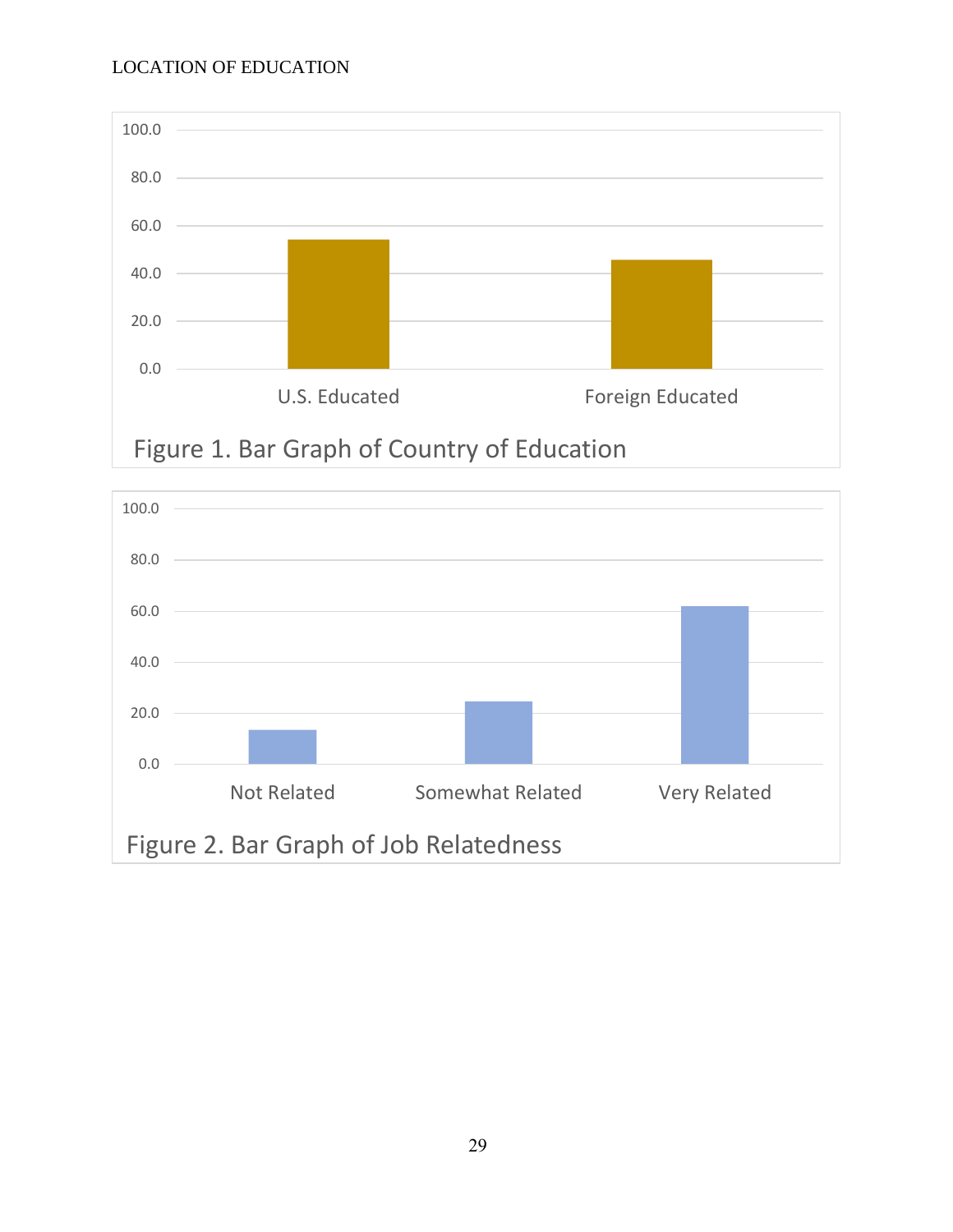

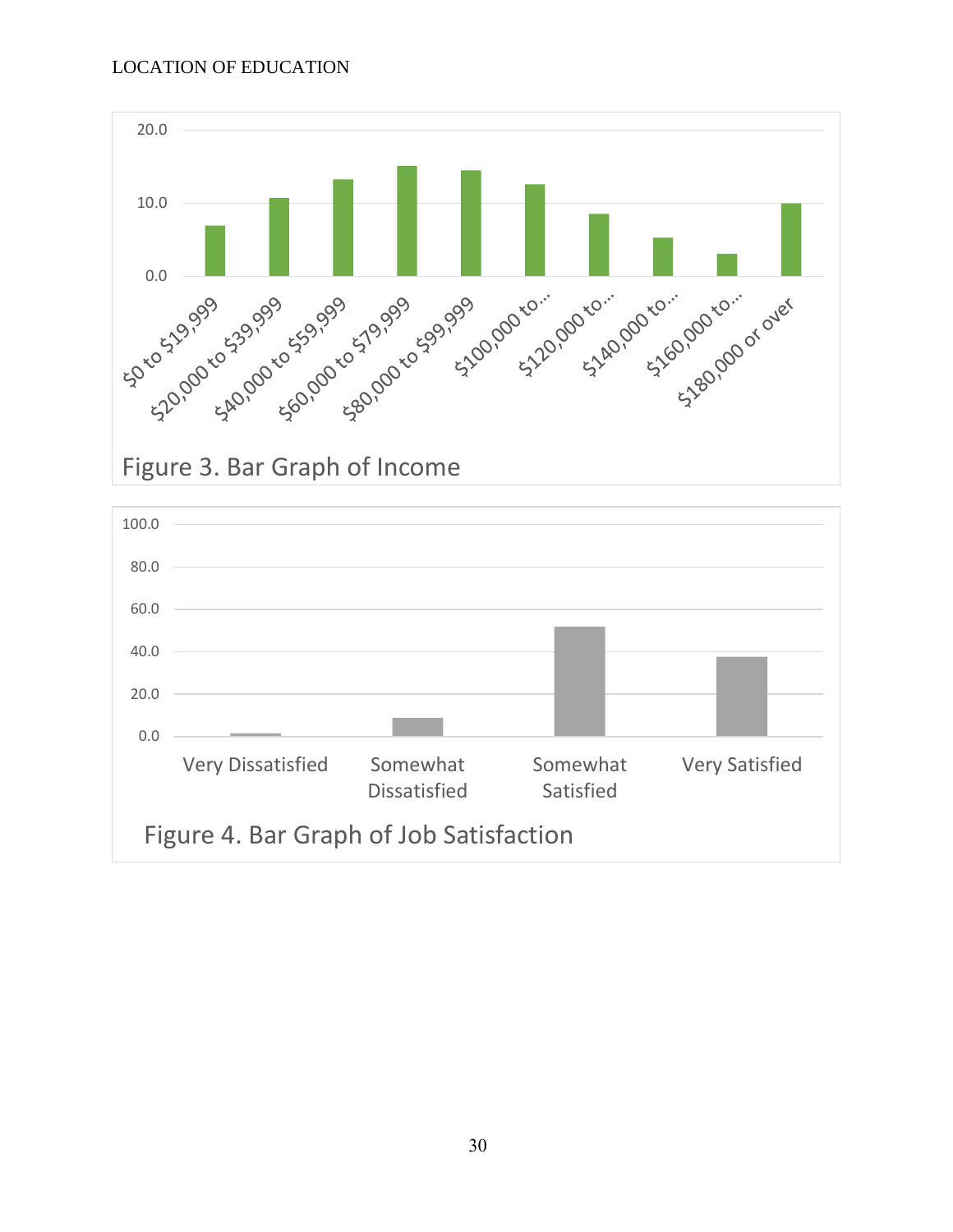